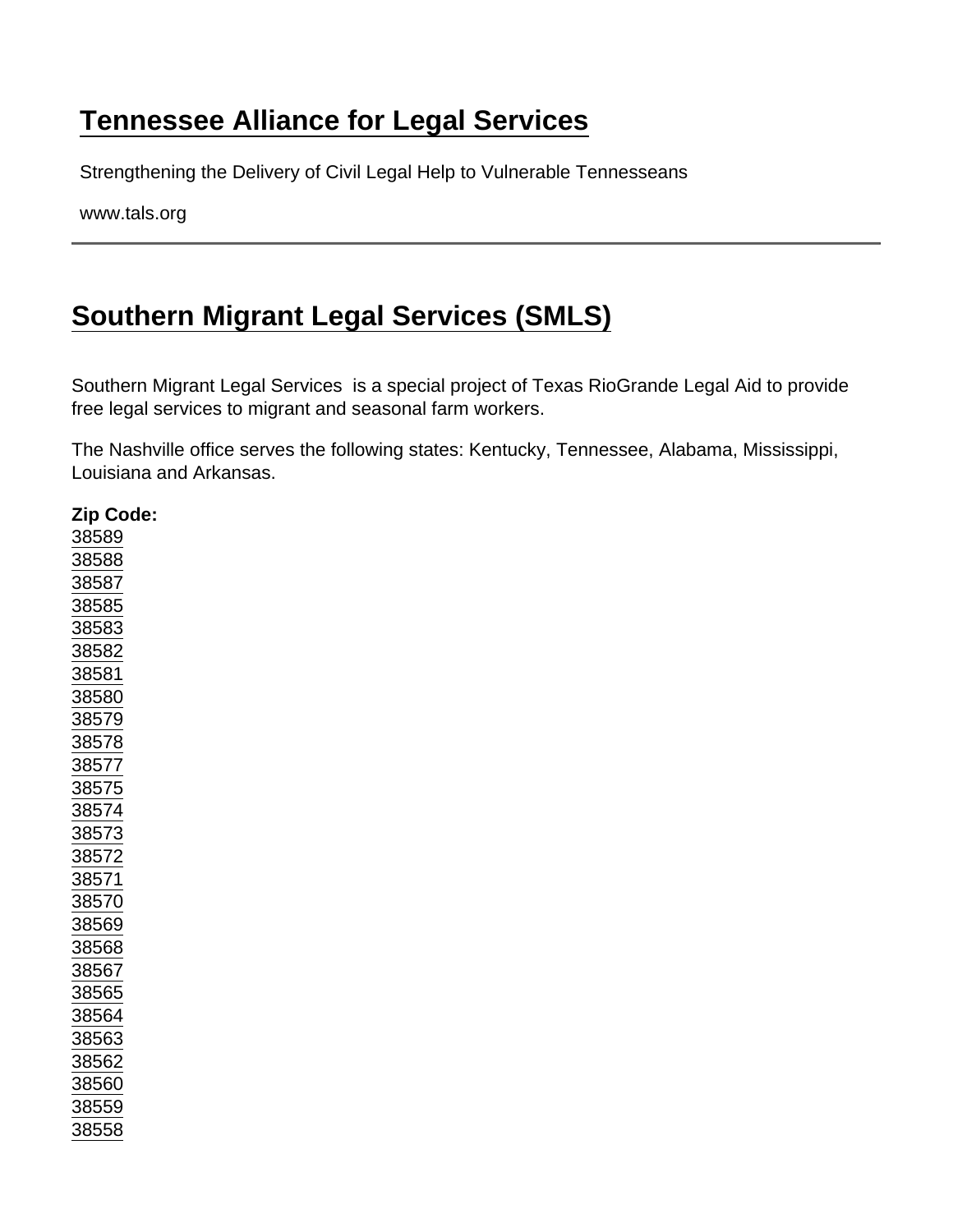| <u>88557</u>                                                         |
|----------------------------------------------------------------------|
|                                                                      |
| 88556                                                                |
|                                                                      |
|                                                                      |
| <u>3855</u>                                                          |
|                                                                      |
|                                                                      |
|                                                                      |
|                                                                      |
| 88554<br>88553                                                       |
| $\frac{1}{88552}$                                                    |
|                                                                      |
|                                                                      |
| <u>8855</u>                                                          |
|                                                                      |
|                                                                      |
|                                                                      |
|                                                                      |
|                                                                      |
|                                                                      |
|                                                                      |
|                                                                      |
|                                                                      |
|                                                                      |
|                                                                      |
|                                                                      |
|                                                                      |
|                                                                      |
| 38550<br>38549<br>38548<br>38545<br>38544<br>38543<br>38543<br>38542 |
|                                                                      |
|                                                                      |
|                                                                      |
|                                                                      |
| $\frac{38541}{38506}$ $\frac{38505}{38504}$                          |
|                                                                      |
|                                                                      |
|                                                                      |
|                                                                      |
|                                                                      |
|                                                                      |
|                                                                      |
|                                                                      |
| 38503                                                                |
|                                                                      |
| <u>38502</u>                                                         |
|                                                                      |
| <u>38501</u>                                                         |
|                                                                      |
|                                                                      |
| 38488                                                                |
|                                                                      |
|                                                                      |
|                                                                      |
|                                                                      |
|                                                                      |
|                                                                      |
|                                                                      |
|                                                                      |
|                                                                      |
|                                                                      |
|                                                                      |
| 38487<br>38486<br>38485<br>38483<br>38483                            |
| 38482                                                                |
|                                                                      |
| 38481                                                                |
|                                                                      |
| 38478                                                                |
|                                                                      |
|                                                                      |
| $\frac{1}{3847}$<br>$\overline{1}$                                   |
|                                                                      |
| $\frac{2}{1}$ 8476                                                   |
|                                                                      |
|                                                                      |
|                                                                      |
|                                                                      |
|                                                                      |
|                                                                      |
| 38475<br>38474<br>38473                                              |
|                                                                      |
|                                                                      |
|                                                                      |
|                                                                      |
|                                                                      |
|                                                                      |
|                                                                      |
|                                                                      |
| $\frac{38472}{38471}$ $\frac{38471}{38469}$                          |
|                                                                      |
| 38464                                                                |
|                                                                      |
|                                                                      |
|                                                                      |
|                                                                      |
|                                                                      |
|                                                                      |
| $\frac{33151}{38463}$<br>38462<br>38461                              |
|                                                                      |
| 38460                                                                |
|                                                                      |
|                                                                      |
|                                                                      |
| 38459<br>38459<br>38457                                              |
| 38456                                                                |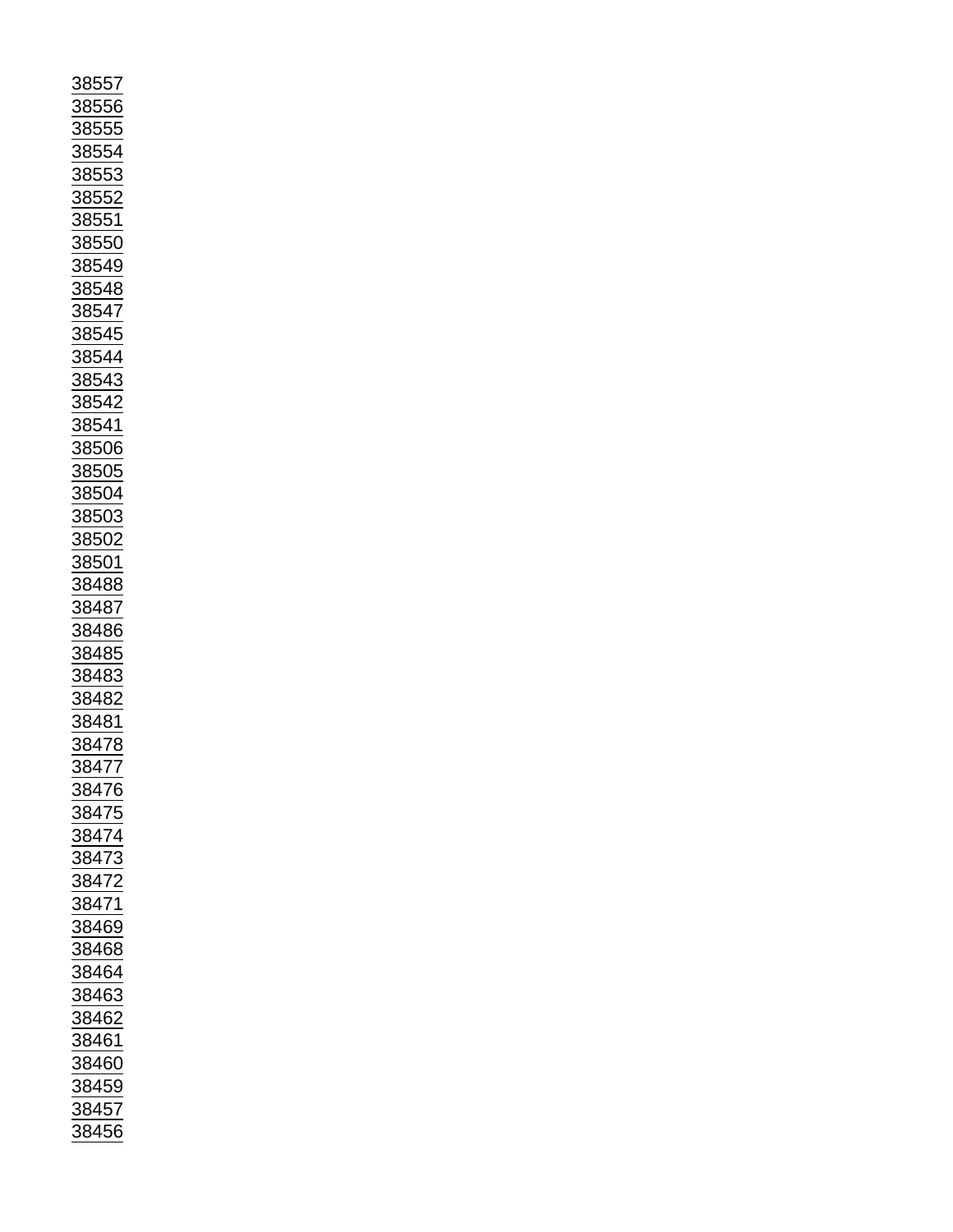| 38455                                                             |
|-------------------------------------------------------------------|
|                                                                   |
| 38454                                                             |
|                                                                   |
| 38453                                                             |
|                                                                   |
|                                                                   |
|                                                                   |
|                                                                   |
|                                                                   |
|                                                                   |
|                                                                   |
| <u>88449</u>                                                      |
|                                                                   |
|                                                                   |
|                                                                   |
|                                                                   |
| $\frac{38425}{38402}$ $\frac{38402}{38393}$ $\frac{38393}{28393}$ |
|                                                                   |
|                                                                   |
|                                                                   |
|                                                                   |
| 38392                                                             |
|                                                                   |
|                                                                   |
|                                                                   |
| 38391<br>38390                                                    |
|                                                                   |
| 38389                                                             |
|                                                                   |
| 38388                                                             |
|                                                                   |
|                                                                   |
|                                                                   |
|                                                                   |
|                                                                   |
|                                                                   |
|                                                                   |
| $\frac{38387}{38382}$ $\frac{38382}{38381}$ $\frac{38380}{3837}$  |
|                                                                   |
|                                                                   |
|                                                                   |
|                                                                   |
|                                                                   |
|                                                                   |
|                                                                   |
|                                                                   |
|                                                                   |
|                                                                   |
|                                                                   |
| 3836<br>38379<br>38378<br>38377<br>38376<br>38376                 |
| $\frac{3837}{2255}$                                               |
|                                                                   |
|                                                                   |
|                                                                   |
|                                                                   |
|                                                                   |
|                                                                   |
|                                                                   |
| $\frac{38374}{38372}$ $\frac{38372}{38371}$                       |
| 38369                                                             |
|                                                                   |
| 38368                                                             |
|                                                                   |
| <u>38367</u>                                                      |
|                                                                   |
| <u>38366</u>                                                      |
|                                                                   |
| 38365                                                             |
|                                                                   |
| 38363                                                             |
|                                                                   |
|                                                                   |
|                                                                   |
| 38362<br>38361                                                    |
|                                                                   |
| 38359                                                             |
|                                                                   |
| 38358                                                             |
|                                                                   |
| 38357                                                             |
|                                                                   |
| <u>38356</u>                                                      |
|                                                                   |
|                                                                   |
|                                                                   |
|                                                                   |
| $\frac{1}{38355}$ $\frac{38352}{38352}$                           |
| $\frac{1}{38351}$                                                 |
|                                                                   |
|                                                                   |
|                                                                   |
| $\frac{1}{38348}$<br>$\frac{38347}{38347}$<br>38346               |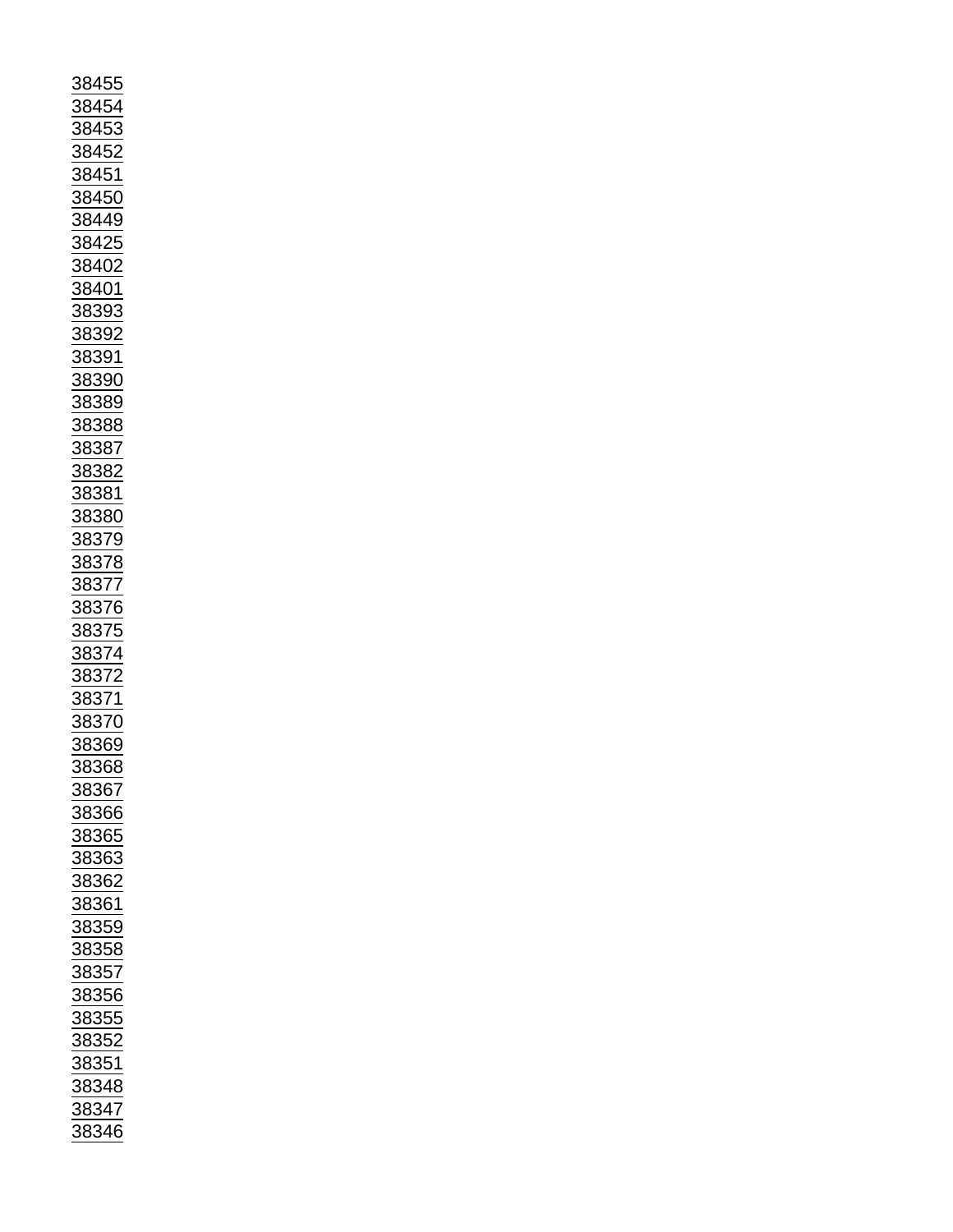| 38345                                                                                                                                                                                                                                                                                                                                                                                                                                                                                                                                               |
|-----------------------------------------------------------------------------------------------------------------------------------------------------------------------------------------------------------------------------------------------------------------------------------------------------------------------------------------------------------------------------------------------------------------------------------------------------------------------------------------------------------------------------------------------------|
|                                                                                                                                                                                                                                                                                                                                                                                                                                                                                                                                                     |
| <u>38344</u>                                                                                                                                                                                                                                                                                                                                                                                                                                                                                                                                        |
|                                                                                                                                                                                                                                                                                                                                                                                                                                                                                                                                                     |
| 38343<br>38342<br>38341                                                                                                                                                                                                                                                                                                                                                                                                                                                                                                                             |
|                                                                                                                                                                                                                                                                                                                                                                                                                                                                                                                                                     |
|                                                                                                                                                                                                                                                                                                                                                                                                                                                                                                                                                     |
|                                                                                                                                                                                                                                                                                                                                                                                                                                                                                                                                                     |
|                                                                                                                                                                                                                                                                                                                                                                                                                                                                                                                                                     |
|                                                                                                                                                                                                                                                                                                                                                                                                                                                                                                                                                     |
|                                                                                                                                                                                                                                                                                                                                                                                                                                                                                                                                                     |
| 38340                                                                                                                                                                                                                                                                                                                                                                                                                                                                                                                                               |
|                                                                                                                                                                                                                                                                                                                                                                                                                                                                                                                                                     |
| <u>38339</u>                                                                                                                                                                                                                                                                                                                                                                                                                                                                                                                                        |
|                                                                                                                                                                                                                                                                                                                                                                                                                                                                                                                                                     |
|                                                                                                                                                                                                                                                                                                                                                                                                                                                                                                                                                     |
| 38338<br>38337<br>38336<br>38336                                                                                                                                                                                                                                                                                                                                                                                                                                                                                                                    |
|                                                                                                                                                                                                                                                                                                                                                                                                                                                                                                                                                     |
|                                                                                                                                                                                                                                                                                                                                                                                                                                                                                                                                                     |
|                                                                                                                                                                                                                                                                                                                                                                                                                                                                                                                                                     |
|                                                                                                                                                                                                                                                                                                                                                                                                                                                                                                                                                     |
|                                                                                                                                                                                                                                                                                                                                                                                                                                                                                                                                                     |
|                                                                                                                                                                                                                                                                                                                                                                                                                                                                                                                                                     |
| 38334                                                                                                                                                                                                                                                                                                                                                                                                                                                                                                                                               |
|                                                                                                                                                                                                                                                                                                                                                                                                                                                                                                                                                     |
|                                                                                                                                                                                                                                                                                                                                                                                                                                                                                                                                                     |
|                                                                                                                                                                                                                                                                                                                                                                                                                                                                                                                                                     |
|                                                                                                                                                                                                                                                                                                                                                                                                                                                                                                                                                     |
|                                                                                                                                                                                                                                                                                                                                                                                                                                                                                                                                                     |
| 38333<br>38332<br>38331<br>------                                                                                                                                                                                                                                                                                                                                                                                                                                                                                                                   |
|                                                                                                                                                                                                                                                                                                                                                                                                                                                                                                                                                     |
| 38330                                                                                                                                                                                                                                                                                                                                                                                                                                                                                                                                               |
|                                                                                                                                                                                                                                                                                                                                                                                                                                                                                                                                                     |
|                                                                                                                                                                                                                                                                                                                                                                                                                                                                                                                                                     |
| $\frac{53329}{38328}$<br>$\frac{38328}{38327}$<br>$\frac{38326}{38324}$                                                                                                                                                                                                                                                                                                                                                                                                                                                                             |
|                                                                                                                                                                                                                                                                                                                                                                                                                                                                                                                                                     |
|                                                                                                                                                                                                                                                                                                                                                                                                                                                                                                                                                     |
|                                                                                                                                                                                                                                                                                                                                                                                                                                                                                                                                                     |
|                                                                                                                                                                                                                                                                                                                                                                                                                                                                                                                                                     |
|                                                                                                                                                                                                                                                                                                                                                                                                                                                                                                                                                     |
|                                                                                                                                                                                                                                                                                                                                                                                                                                                                                                                                                     |
|                                                                                                                                                                                                                                                                                                                                                                                                                                                                                                                                                     |
|                                                                                                                                                                                                                                                                                                                                                                                                                                                                                                                                                     |
|                                                                                                                                                                                                                                                                                                                                                                                                                                                                                                                                                     |
| <u>38321</u>                                                                                                                                                                                                                                                                                                                                                                                                                                                                                                                                        |
|                                                                                                                                                                                                                                                                                                                                                                                                                                                                                                                                                     |
|                                                                                                                                                                                                                                                                                                                                                                                                                                                                                                                                                     |
|                                                                                                                                                                                                                                                                                                                                                                                                                                                                                                                                                     |
|                                                                                                                                                                                                                                                                                                                                                                                                                                                                                                                                                     |
|                                                                                                                                                                                                                                                                                                                                                                                                                                                                                                                                                     |
|                                                                                                                                                                                                                                                                                                                                                                                                                                                                                                                                                     |
| $\frac{38320}{38318}$                                                                                                                                                                                                                                                                                                                                                                                                                                                                                                                               |
|                                                                                                                                                                                                                                                                                                                                                                                                                                                                                                                                                     |
|                                                                                                                                                                                                                                                                                                                                                                                                                                                                                                                                                     |
|                                                                                                                                                                                                                                                                                                                                                                                                                                                                                                                                                     |
|                                                                                                                                                                                                                                                                                                                                                                                                                                                                                                                                                     |
|                                                                                                                                                                                                                                                                                                                                                                                                                                                                                                                                                     |
|                                                                                                                                                                                                                                                                                                                                                                                                                                                                                                                                                     |
|                                                                                                                                                                                                                                                                                                                                                                                                                                                                                                                                                     |
|                                                                                                                                                                                                                                                                                                                                                                                                                                                                                                                                                     |
|                                                                                                                                                                                                                                                                                                                                                                                                                                                                                                                                                     |
|                                                                                                                                                                                                                                                                                                                                                                                                                                                                                                                                                     |
|                                                                                                                                                                                                                                                                                                                                                                                                                                                                                                                                                     |
|                                                                                                                                                                                                                                                                                                                                                                                                                                                                                                                                                     |
| $\frac{38318}{38317} \newline \underline{38316} \newline \underline{38316} \newline \underline{38315} \newline \underline{38314} \newline \underline{38313} \newline \underline{38313} \newline \underline{38311} \newline \underline{38311} \newline \underline{38311} \newline \underline{38311} \newline \underline{38311} \newline \underline{38311} \newline \underline{38311} \newline \underline{38311} \newline \underline{38311} \newline \underline{38311} \newline \underline{38311} \newline \underline{38311} \newline \underline{383$ |
| 38310                                                                                                                                                                                                                                                                                                                                                                                                                                                                                                                                               |
|                                                                                                                                                                                                                                                                                                                                                                                                                                                                                                                                                     |
| 38308                                                                                                                                                                                                                                                                                                                                                                                                                                                                                                                                               |
|                                                                                                                                                                                                                                                                                                                                                                                                                                                                                                                                                     |
| 38305                                                                                                                                                                                                                                                                                                                                                                                                                                                                                                                                               |
|                                                                                                                                                                                                                                                                                                                                                                                                                                                                                                                                                     |
| 38303                                                                                                                                                                                                                                                                                                                                                                                                                                                                                                                                               |
|                                                                                                                                                                                                                                                                                                                                                                                                                                                                                                                                                     |
|                                                                                                                                                                                                                                                                                                                                                                                                                                                                                                                                                     |
| 38302                                                                                                                                                                                                                                                                                                                                                                                                                                                                                                                                               |
|                                                                                                                                                                                                                                                                                                                                                                                                                                                                                                                                                     |
| 38301                                                                                                                                                                                                                                                                                                                                                                                                                                                                                                                                               |
|                                                                                                                                                                                                                                                                                                                                                                                                                                                                                                                                                     |
| 38281                                                                                                                                                                                                                                                                                                                                                                                                                                                                                                                                               |
|                                                                                                                                                                                                                                                                                                                                                                                                                                                                                                                                                     |
| 38271                                                                                                                                                                                                                                                                                                                                                                                                                                                                                                                                               |
|                                                                                                                                                                                                                                                                                                                                                                                                                                                                                                                                                     |
| 38261                                                                                                                                                                                                                                                                                                                                                                                                                                                                                                                                               |
|                                                                                                                                                                                                                                                                                                                                                                                                                                                                                                                                                     |
| 38260                                                                                                                                                                                                                                                                                                                                                                                                                                                                                                                                               |
|                                                                                                                                                                                                                                                                                                                                                                                                                                                                                                                                                     |
|                                                                                                                                                                                                                                                                                                                                                                                                                                                                                                                                                     |
| 38259                                                                                                                                                                                                                                                                                                                                                                                                                                                                                                                                               |
|                                                                                                                                                                                                                                                                                                                                                                                                                                                                                                                                                     |
| 38258                                                                                                                                                                                                                                                                                                                                                                                                                                                                                                                                               |
|                                                                                                                                                                                                                                                                                                                                                                                                                                                                                                                                                     |
|                                                                                                                                                                                                                                                                                                                                                                                                                                                                                                                                                     |
|                                                                                                                                                                                                                                                                                                                                                                                                                                                                                                                                                     |
| 38257<br>38256                                                                                                                                                                                                                                                                                                                                                                                                                                                                                                                                      |
|                                                                                                                                                                                                                                                                                                                                                                                                                                                                                                                                                     |
| $\frac{1}{38255}$                                                                                                                                                                                                                                                                                                                                                                                                                                                                                                                                   |
|                                                                                                                                                                                                                                                                                                                                                                                                                                                                                                                                                     |
| 38254                                                                                                                                                                                                                                                                                                                                                                                                                                                                                                                                               |
|                                                                                                                                                                                                                                                                                                                                                                                                                                                                                                                                                     |
|                                                                                                                                                                                                                                                                                                                                                                                                                                                                                                                                                     |
| 38253<br>38251                                                                                                                                                                                                                                                                                                                                                                                                                                                                                                                                      |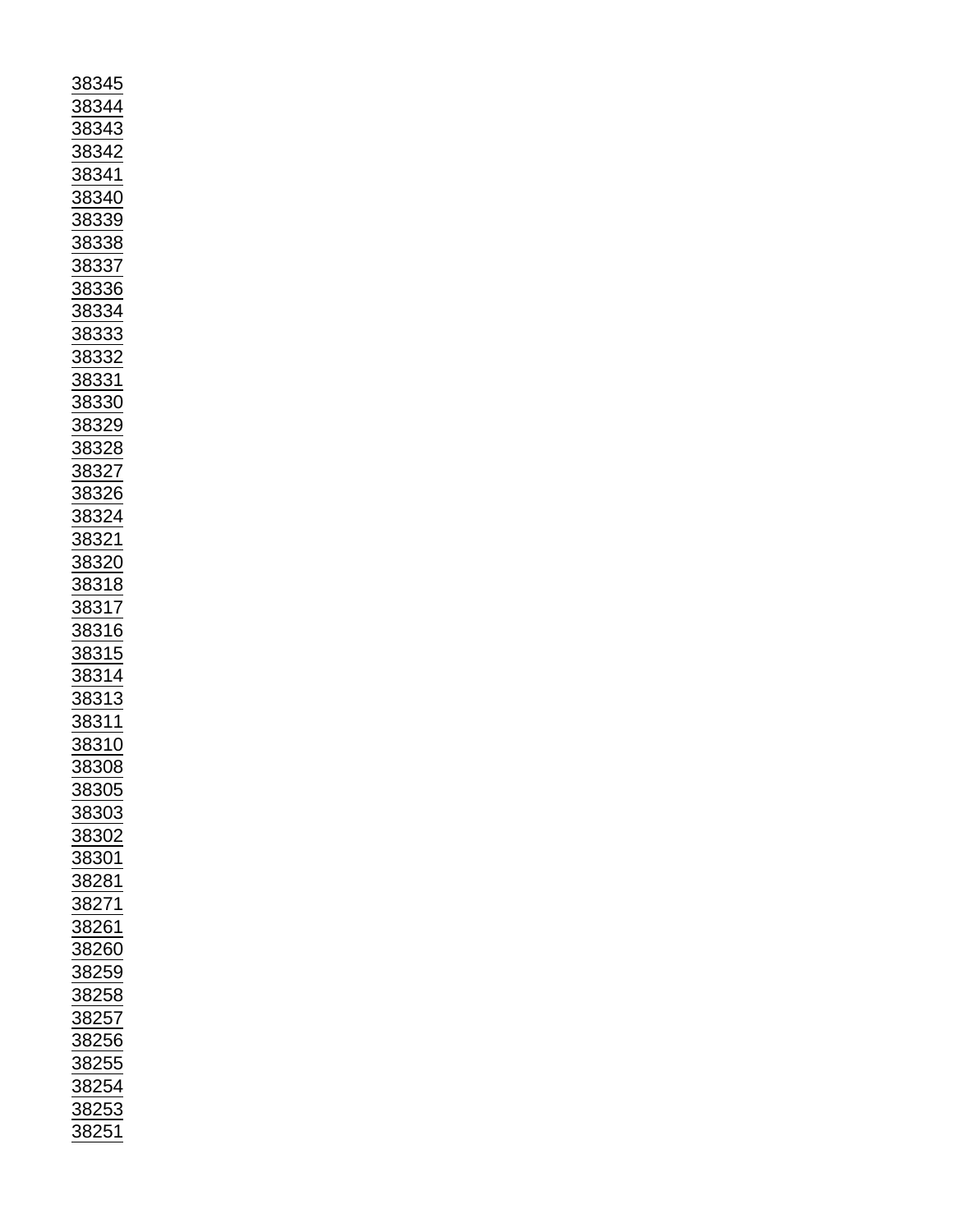| 38242                                                                                                                                                                                                                                                                                                            |
|------------------------------------------------------------------------------------------------------------------------------------------------------------------------------------------------------------------------------------------------------------------------------------------------------------------|
| $\frac{82}{5}$<br>$\frac{41}{}$                                                                                                                                                                                                                                                                                  |
|                                                                                                                                                                                                                                                                                                                  |
|                                                                                                                                                                                                                                                                                                                  |
|                                                                                                                                                                                                                                                                                                                  |
|                                                                                                                                                                                                                                                                                                                  |
|                                                                                                                                                                                                                                                                                                                  |
|                                                                                                                                                                                                                                                                                                                  |
|                                                                                                                                                                                                                                                                                                                  |
|                                                                                                                                                                                                                                                                                                                  |
|                                                                                                                                                                                                                                                                                                                  |
|                                                                                                                                                                                                                                                                                                                  |
|                                                                                                                                                                                                                                                                                                                  |
|                                                                                                                                                                                                                                                                                                                  |
|                                                                                                                                                                                                                                                                                                                  |
|                                                                                                                                                                                                                                                                                                                  |
|                                                                                                                                                                                                                                                                                                                  |
|                                                                                                                                                                                                                                                                                                                  |
|                                                                                                                                                                                                                                                                                                                  |
|                                                                                                                                                                                                                                                                                                                  |
|                                                                                                                                                                                                                                                                                                                  |
|                                                                                                                                                                                                                                                                                                                  |
|                                                                                                                                                                                                                                                                                                                  |
|                                                                                                                                                                                                                                                                                                                  |
|                                                                                                                                                                                                                                                                                                                  |
|                                                                                                                                                                                                                                                                                                                  |
|                                                                                                                                                                                                                                                                                                                  |
| 38240<br>38238<br>38237<br>38235<br>38233<br>38233<br>38223<br>382229<br>382229<br>382229<br>382225<br>382225<br>382225                                                                                                                                                                                          |
|                                                                                                                                                                                                                                                                                                                  |
|                                                                                                                                                                                                                                                                                                                  |
| 38222<br>38221<br>38220<br>38201<br>38197<br>38194<br>38193                                                                                                                                                                                                                                                      |
|                                                                                                                                                                                                                                                                                                                  |
|                                                                                                                                                                                                                                                                                                                  |
|                                                                                                                                                                                                                                                                                                                  |
|                                                                                                                                                                                                                                                                                                                  |
|                                                                                                                                                                                                                                                                                                                  |
|                                                                                                                                                                                                                                                                                                                  |
|                                                                                                                                                                                                                                                                                                                  |
|                                                                                                                                                                                                                                                                                                                  |
|                                                                                                                                                                                                                                                                                                                  |
|                                                                                                                                                                                                                                                                                                                  |
|                                                                                                                                                                                                                                                                                                                  |
|                                                                                                                                                                                                                                                                                                                  |
|                                                                                                                                                                                                                                                                                                                  |
|                                                                                                                                                                                                                                                                                                                  |
| $\frac{1}{38190}$ $\frac{38188}{1}$                                                                                                                                                                                                                                                                              |
| $\frac{38187}{ }$                                                                                                                                                                                                                                                                                                |
|                                                                                                                                                                                                                                                                                                                  |
|                                                                                                                                                                                                                                                                                                                  |
|                                                                                                                                                                                                                                                                                                                  |
|                                                                                                                                                                                                                                                                                                                  |
|                                                                                                                                                                                                                                                                                                                  |
| $\frac{38186}{38184}$ $\frac{38184}{38183}$                                                                                                                                                                                                                                                                      |
| 38182                                                                                                                                                                                                                                                                                                            |
|                                                                                                                                                                                                                                                                                                                  |
| <u>38181</u>                                                                                                                                                                                                                                                                                                     |
|                                                                                                                                                                                                                                                                                                                  |
|                                                                                                                                                                                                                                                                                                                  |
|                                                                                                                                                                                                                                                                                                                  |
|                                                                                                                                                                                                                                                                                                                  |
|                                                                                                                                                                                                                                                                                                                  |
|                                                                                                                                                                                                                                                                                                                  |
|                                                                                                                                                                                                                                                                                                                  |
|                                                                                                                                                                                                                                                                                                                  |
|                                                                                                                                                                                                                                                                                                                  |
|                                                                                                                                                                                                                                                                                                                  |
|                                                                                                                                                                                                                                                                                                                  |
|                                                                                                                                                                                                                                                                                                                  |
|                                                                                                                                                                                                                                                                                                                  |
|                                                                                                                                                                                                                                                                                                                  |
|                                                                                                                                                                                                                                                                                                                  |
|                                                                                                                                                                                                                                                                                                                  |
|                                                                                                                                                                                                                                                                                                                  |
|                                                                                                                                                                                                                                                                                                                  |
|                                                                                                                                                                                                                                                                                                                  |
|                                                                                                                                                                                                                                                                                                                  |
|                                                                                                                                                                                                                                                                                                                  |
|                                                                                                                                                                                                                                                                                                                  |
|                                                                                                                                                                                                                                                                                                                  |
|                                                                                                                                                                                                                                                                                                                  |
|                                                                                                                                                                                                                                                                                                                  |
|                                                                                                                                                                                                                                                                                                                  |
| $\begin{array}{r} \hline 38177 \\ 38175 \\ 38174 \\ 38173 \\ 38168 \\ 38167 \\ 38165 \\ 38165 \\ 38163 \\ 38161 \\ 38159 \\ 38152 \\ 38152 \\ 38152 \\ 38150 \\ 38150 \\ 38150 \\ 38150 \\ 38150 \\ 38150 \\ 38150 \\ 38150 \\ 38150 \\ 38150 \\ 38150 \\ 38150 \\ 38150 \\ 38150 \\ 38150 \\ 38150 \\$<br>38148 |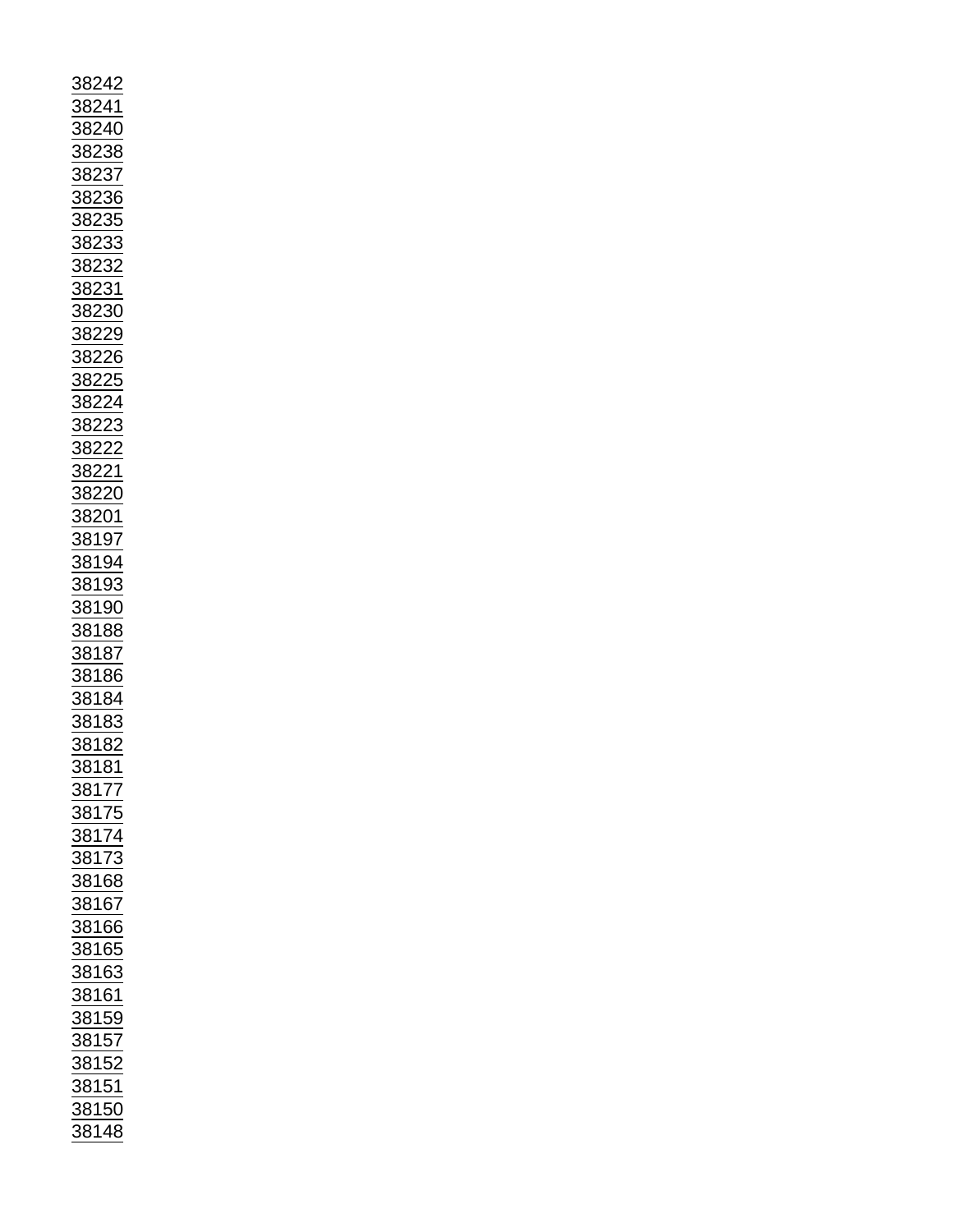| <u>38147</u>                                                                                                                                                                                                                                                                                                                                                                                                                                      |  |
|---------------------------------------------------------------------------------------------------------------------------------------------------------------------------------------------------------------------------------------------------------------------------------------------------------------------------------------------------------------------------------------------------------------------------------------------------|--|
|                                                                                                                                                                                                                                                                                                                                                                                                                                                   |  |
|                                                                                                                                                                                                                                                                                                                                                                                                                                                   |  |
|                                                                                                                                                                                                                                                                                                                                                                                                                                                   |  |
|                                                                                                                                                                                                                                                                                                                                                                                                                                                   |  |
|                                                                                                                                                                                                                                                                                                                                                                                                                                                   |  |
|                                                                                                                                                                                                                                                                                                                                                                                                                                                   |  |
|                                                                                                                                                                                                                                                                                                                                                                                                                                                   |  |
|                                                                                                                                                                                                                                                                                                                                                                                                                                                   |  |
|                                                                                                                                                                                                                                                                                                                                                                                                                                                   |  |
|                                                                                                                                                                                                                                                                                                                                                                                                                                                   |  |
|                                                                                                                                                                                                                                                                                                                                                                                                                                                   |  |
|                                                                                                                                                                                                                                                                                                                                                                                                                                                   |  |
|                                                                                                                                                                                                                                                                                                                                                                                                                                                   |  |
|                                                                                                                                                                                                                                                                                                                                                                                                                                                   |  |
|                                                                                                                                                                                                                                                                                                                                                                                                                                                   |  |
|                                                                                                                                                                                                                                                                                                                                                                                                                                                   |  |
|                                                                                                                                                                                                                                                                                                                                                                                                                                                   |  |
|                                                                                                                                                                                                                                                                                                                                                                                                                                                   |  |
|                                                                                                                                                                                                                                                                                                                                                                                                                                                   |  |
|                                                                                                                                                                                                                                                                                                                                                                                                                                                   |  |
|                                                                                                                                                                                                                                                                                                                                                                                                                                                   |  |
|                                                                                                                                                                                                                                                                                                                                                                                                                                                   |  |
|                                                                                                                                                                                                                                                                                                                                                                                                                                                   |  |
|                                                                                                                                                                                                                                                                                                                                                                                                                                                   |  |
|                                                                                                                                                                                                                                                                                                                                                                                                                                                   |  |
|                                                                                                                                                                                                                                                                                                                                                                                                                                                   |  |
|                                                                                                                                                                                                                                                                                                                                                                                                                                                   |  |
|                                                                                                                                                                                                                                                                                                                                                                                                                                                   |  |
|                                                                                                                                                                                                                                                                                                                                                                                                                                                   |  |
|                                                                                                                                                                                                                                                                                                                                                                                                                                                   |  |
|                                                                                                                                                                                                                                                                                                                                                                                                                                                   |  |
|                                                                                                                                                                                                                                                                                                                                                                                                                                                   |  |
|                                                                                                                                                                                                                                                                                                                                                                                                                                                   |  |
|                                                                                                                                                                                                                                                                                                                                                                                                                                                   |  |
|                                                                                                                                                                                                                                                                                                                                                                                                                                                   |  |
|                                                                                                                                                                                                                                                                                                                                                                                                                                                   |  |
|                                                                                                                                                                                                                                                                                                                                                                                                                                                   |  |
|                                                                                                                                                                                                                                                                                                                                                                                                                                                   |  |
|                                                                                                                                                                                                                                                                                                                                                                                                                                                   |  |
|                                                                                                                                                                                                                                                                                                                                                                                                                                                   |  |
|                                                                                                                                                                                                                                                                                                                                                                                                                                                   |  |
|                                                                                                                                                                                                                                                                                                                                                                                                                                                   |  |
|                                                                                                                                                                                                                                                                                                                                                                                                                                                   |  |
|                                                                                                                                                                                                                                                                                                                                                                                                                                                   |  |
|                                                                                                                                                                                                                                                                                                                                                                                                                                                   |  |
|                                                                                                                                                                                                                                                                                                                                                                                                                                                   |  |
|                                                                                                                                                                                                                                                                                                                                                                                                                                                   |  |
|                                                                                                                                                                                                                                                                                                                                                                                                                                                   |  |
|                                                                                                                                                                                                                                                                                                                                                                                                                                                   |  |
|                                                                                                                                                                                                                                                                                                                                                                                                                                                   |  |
|                                                                                                                                                                                                                                                                                                                                                                                                                                                   |  |
|                                                                                                                                                                                                                                                                                                                                                                                                                                                   |  |
|                                                                                                                                                                                                                                                                                                                                                                                                                                                   |  |
|                                                                                                                                                                                                                                                                                                                                                                                                                                                   |  |
|                                                                                                                                                                                                                                                                                                                                                                                                                                                   |  |
|                                                                                                                                                                                                                                                                                                                                                                                                                                                   |  |
|                                                                                                                                                                                                                                                                                                                                                                                                                                                   |  |
| $\frac{38147}{38142} \underline{38142} \underline{38138} \underline{38138} \underline{38138} \underline{38138} \underline{38138} \underline{38133} \underline{38133} \underline{38133} \underline{38133} \underline{38132} \underline{38132} \underline{38128} \underline{38122} \underline{38122} \underline{38122} \underline{38122} \underline{38122} \underline{38122} \underline{38122} \underline{38122} \underline{38122} \underline{3811$ |  |
|                                                                                                                                                                                                                                                                                                                                                                                                                                                   |  |
| $\frac{1}{88109}$                                                                                                                                                                                                                                                                                                                                                                                                                                 |  |
| 38108                                                                                                                                                                                                                                                                                                                                                                                                                                             |  |
|                                                                                                                                                                                                                                                                                                                                                                                                                                                   |  |
| 38107                                                                                                                                                                                                                                                                                                                                                                                                                                             |  |
|                                                                                                                                                                                                                                                                                                                                                                                                                                                   |  |
| 38106                                                                                                                                                                                                                                                                                                                                                                                                                                             |  |
|                                                                                                                                                                                                                                                                                                                                                                                                                                                   |  |
| 38105                                                                                                                                                                                                                                                                                                                                                                                                                                             |  |
|                                                                                                                                                                                                                                                                                                                                                                                                                                                   |  |
| <u>38104</u>                                                                                                                                                                                                                                                                                                                                                                                                                                      |  |
|                                                                                                                                                                                                                                                                                                                                                                                                                                                   |  |
| 38103                                                                                                                                                                                                                                                                                                                                                                                                                                             |  |
|                                                                                                                                                                                                                                                                                                                                                                                                                                                   |  |
| <u>38101</u>                                                                                                                                                                                                                                                                                                                                                                                                                                      |  |
| 38088                                                                                                                                                                                                                                                                                                                                                                                                                                             |  |
|                                                                                                                                                                                                                                                                                                                                                                                                                                                   |  |
| 38083                                                                                                                                                                                                                                                                                                                                                                                                                                             |  |
|                                                                                                                                                                                                                                                                                                                                                                                                                                                   |  |
| 38080                                                                                                                                                                                                                                                                                                                                                                                                                                             |  |
|                                                                                                                                                                                                                                                                                                                                                                                                                                                   |  |
| 38079                                                                                                                                                                                                                                                                                                                                                                                                                                             |  |
|                                                                                                                                                                                                                                                                                                                                                                                                                                                   |  |
| $\frac{200}{38077}$                                                                                                                                                                                                                                                                                                                                                                                                                               |  |
|                                                                                                                                                                                                                                                                                                                                                                                                                                                   |  |
| 38076                                                                                                                                                                                                                                                                                                                                                                                                                                             |  |
|                                                                                                                                                                                                                                                                                                                                                                                                                                                   |  |
| 38075<br>38071                                                                                                                                                                                                                                                                                                                                                                                                                                    |  |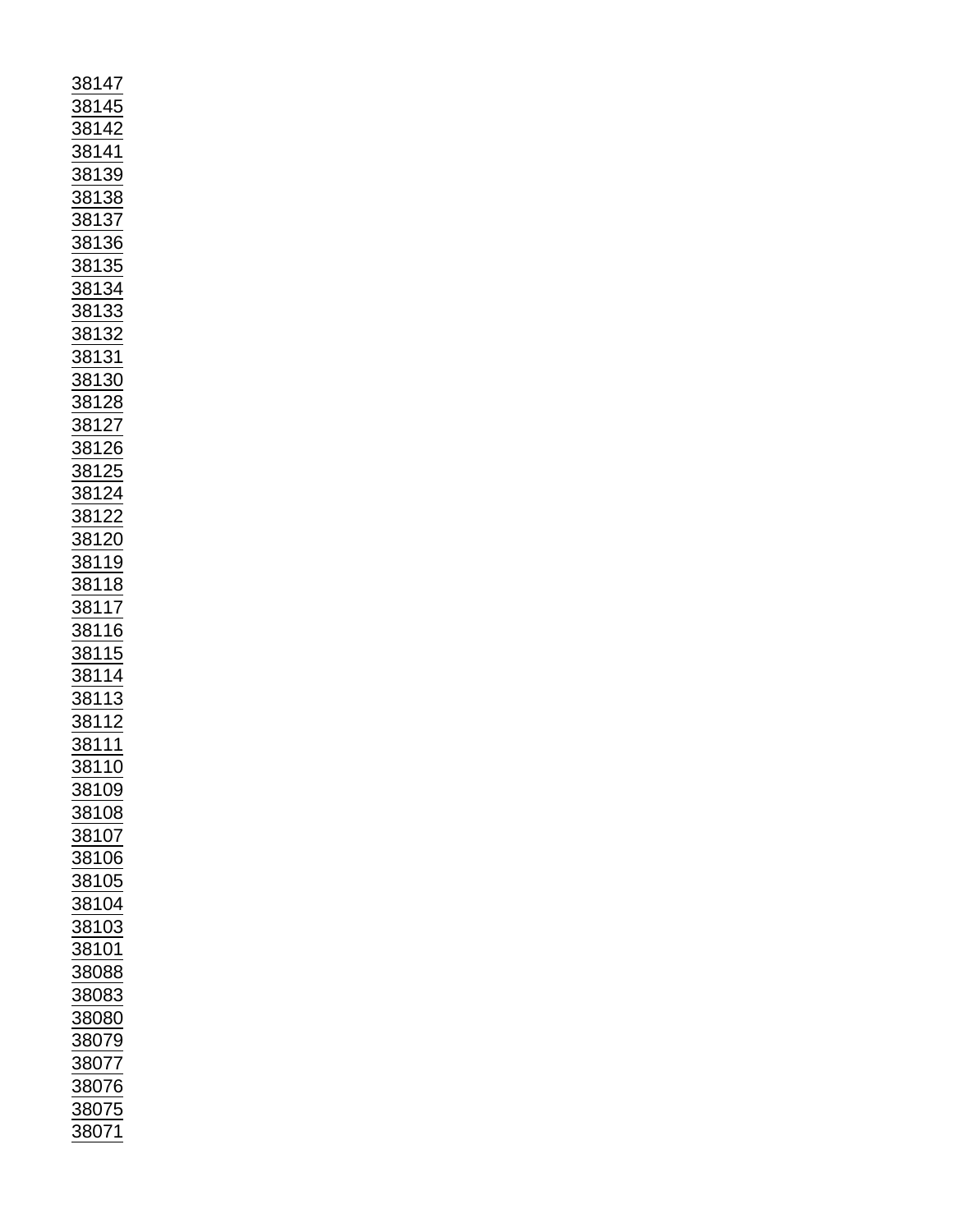| 38070                  |
|------------------------|
|                        |
|                        |
| 8069                   |
|                        |
|                        |
| 38068                  |
| <u>8067</u>            |
|                        |
|                        |
| 88066                  |
|                        |
| 38063                  |
|                        |
| 38061                  |
|                        |
| 88060                  |
|                        |
| 38059                  |
|                        |
| 88058                  |
|                        |
|                        |
| <u>88057</u>           |
|                        |
| 38055                  |
|                        |
| 3805                   |
|                        |
| <u>38053</u>           |
|                        |
| 38052                  |
|                        |
| 38050                  |
|                        |
| 38049                  |
|                        |
| 38048                  |
|                        |
| 88047                  |
|                        |
| 38046                  |
|                        |
| 3804<br>15             |
|                        |
| 38044                  |
|                        |
|                        |
| 38042                  |
|                        |
| 38041                  |
|                        |
| 38040                  |
|                        |
| 38039                  |
|                        |
| 38037                  |
|                        |
| 38036                  |
|                        |
| 38034                  |
|                        |
|                        |
|                        |
| 38030                  |
|                        |
| 802                    |
|                        |
| 88028                  |
|                        |
| 38027                  |
|                        |
| 38025                  |
|                        |
| 88024                  |
|                        |
| 38023                  |
|                        |
|                        |
| 88021                  |
| 38019                  |
|                        |
| 38018                  |
|                        |
|                        |
| 38017                  |
|                        |
| 38016                  |
|                        |
| 38015                  |
|                        |
| 38014                  |
|                        |
| <u>38012</u>           |
|                        |
| 3801 <sup>-</sup><br>1 |
|                        |
| 38010                  |
| 38008                  |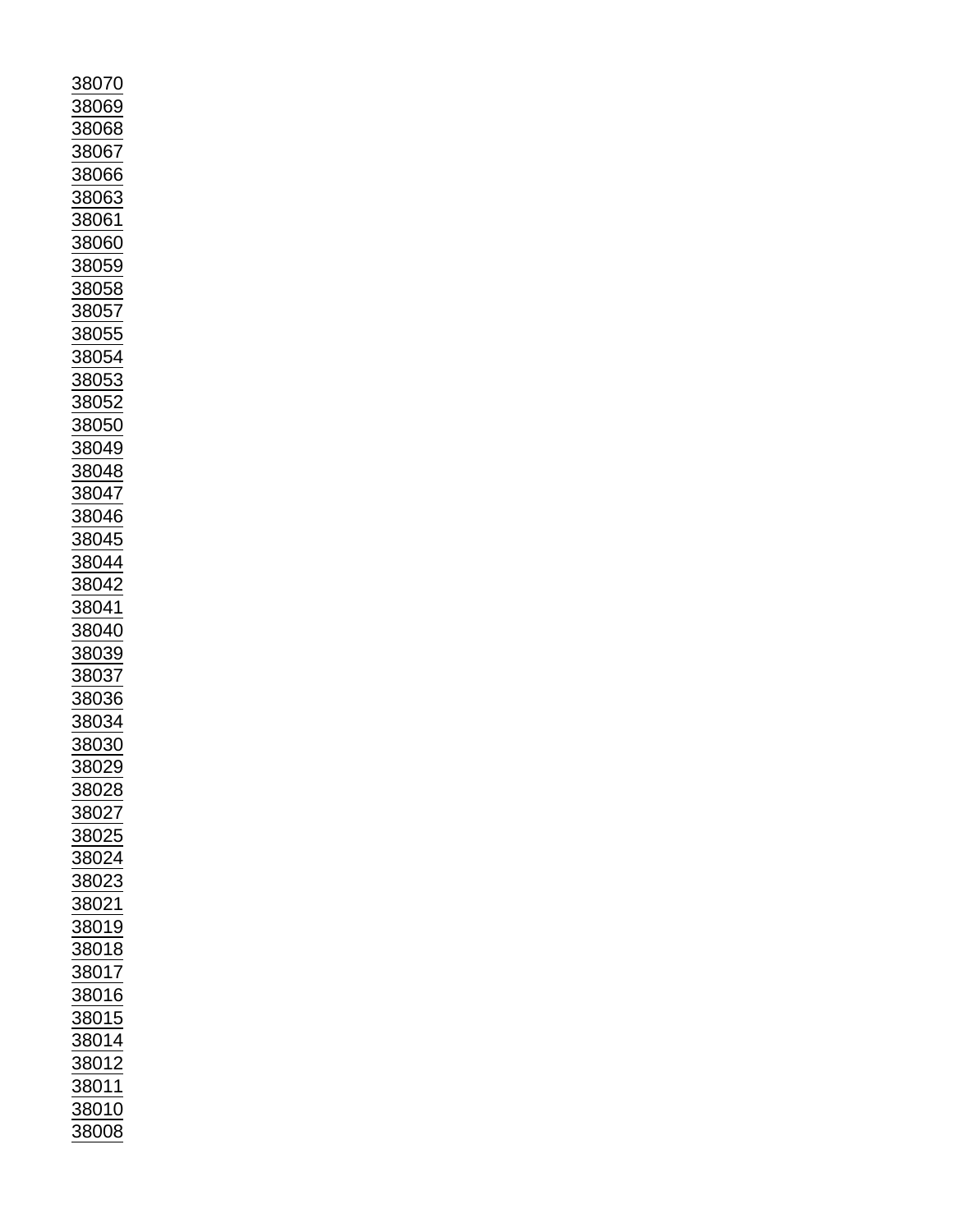| 8007                                                                                                                                                                                                                          |
|-------------------------------------------------------------------------------------------------------------------------------------------------------------------------------------------------------------------------------|
| 88006                                                                                                                                                                                                                         |
|                                                                                                                                                                                                                               |
| $\frac{88004}{88002}$                                                                                                                                                                                                         |
|                                                                                                                                                                                                                               |
|                                                                                                                                                                                                                               |
| 88001                                                                                                                                                                                                                         |
|                                                                                                                                                                                                                               |
|                                                                                                                                                                                                                               |
|                                                                                                                                                                                                                               |
|                                                                                                                                                                                                                               |
|                                                                                                                                                                                                                               |
|                                                                                                                                                                                                                               |
|                                                                                                                                                                                                                               |
|                                                                                                                                                                                                                               |
|                                                                                                                                                                                                                               |
|                                                                                                                                                                                                                               |
|                                                                                                                                                                                                                               |
|                                                                                                                                                                                                                               |
|                                                                                                                                                                                                                               |
|                                                                                                                                                                                                                               |
|                                                                                                                                                                                                                               |
|                                                                                                                                                                                                                               |
|                                                                                                                                                                                                                               |
|                                                                                                                                                                                                                               |
|                                                                                                                                                                                                                               |
|                                                                                                                                                                                                                               |
|                                                                                                                                                                                                                               |
|                                                                                                                                                                                                                               |
|                                                                                                                                                                                                                               |
|                                                                                                                                                                                                                               |
|                                                                                                                                                                                                                               |
| 37998<br>37995<br>37995<br>37995<br>37990<br>37939<br>37933<br>37933<br>37933<br>37933<br>37933<br>37932<br>37928<br>37922<br>37922<br>37922<br>37922<br>37922<br>37922<br>37922<br>37922<br>37922<br>37922<br>37922<br>37922 |
| <u>92</u><br>$\frac{37}{2}$                                                                                                                                                                                                   |
|                                                                                                                                                                                                                               |
| 37921<br>37920<br>37919<br>37918                                                                                                                                                                                              |
|                                                                                                                                                                                                                               |
|                                                                                                                                                                                                                               |
|                                                                                                                                                                                                                               |
|                                                                                                                                                                                                                               |
| $\overline{917}$<br>$\overline{\mathbf{37}}$                                                                                                                                                                                  |
| $\frac{916}{ }$<br>$\frac{1}{2}$                                                                                                                                                                                              |
|                                                                                                                                                                                                                               |
| 37915                                                                                                                                                                                                                         |
| 37914<br>37912                                                                                                                                                                                                                |
|                                                                                                                                                                                                                               |
|                                                                                                                                                                                                                               |
| <u>37909</u>                                                                                                                                                                                                                  |
|                                                                                                                                                                                                                               |
|                                                                                                                                                                                                                               |
|                                                                                                                                                                                                                               |
|                                                                                                                                                                                                                               |
| 37902<br>37901<br>37892<br>37891                                                                                                                                                                                              |
|                                                                                                                                                                                                                               |
| $\frac{1}{37890}$<br>$\frac{37888}{17887}$                                                                                                                                                                                    |
|                                                                                                                                                                                                                               |
|                                                                                                                                                                                                                               |
|                                                                                                                                                                                                                               |
| 37887<br>37886                                                                                                                                                                                                                |
| 37885                                                                                                                                                                                                                         |
| $\frac{37882}{27}$                                                                                                                                                                                                            |
|                                                                                                                                                                                                                               |
| 37881                                                                                                                                                                                                                         |
| 37880                                                                                                                                                                                                                         |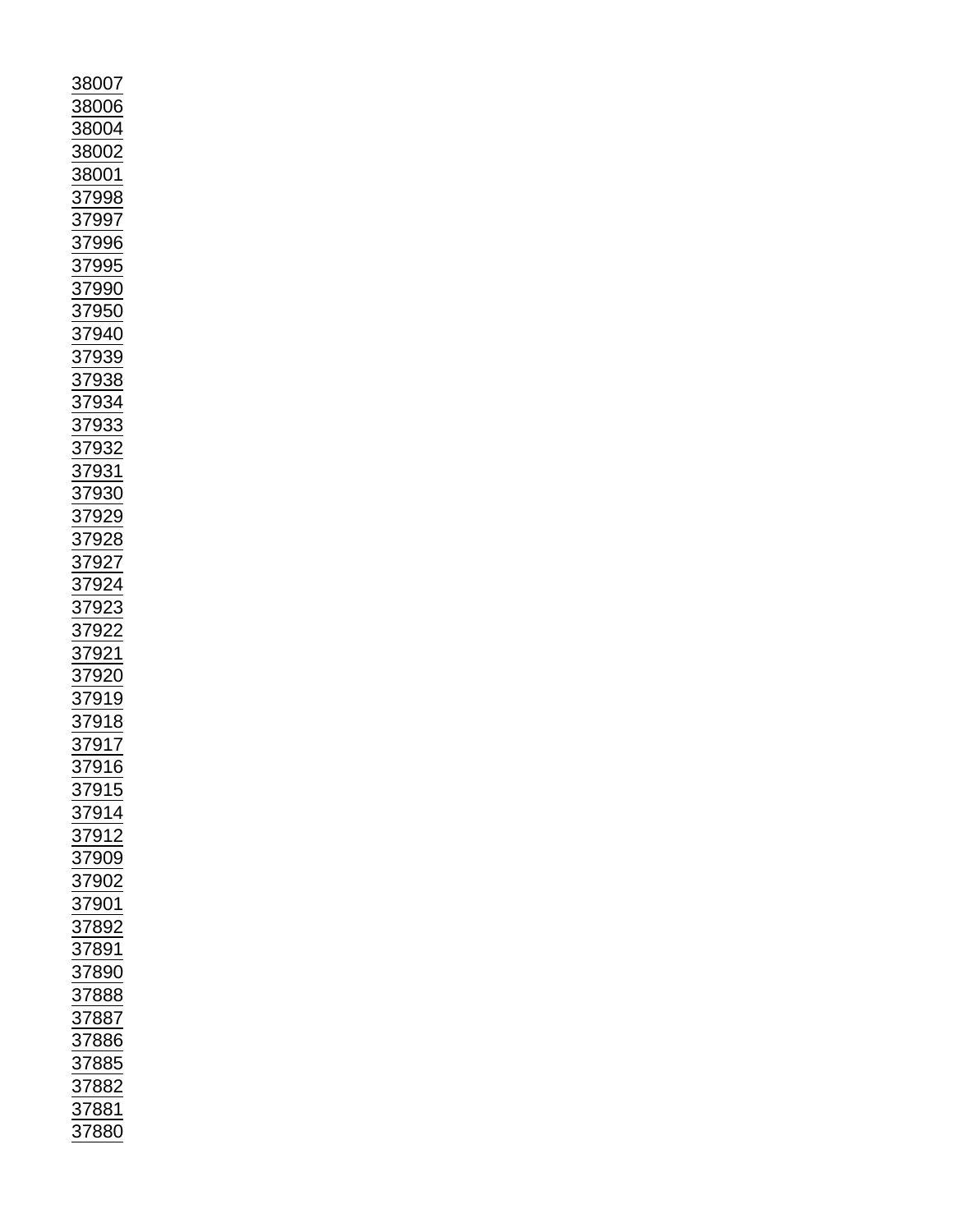| $\overline{\mathbf{37}}$<br>'87<br>$\overline{9}$                                                                                                                                                                                                                                            |
|----------------------------------------------------------------------------------------------------------------------------------------------------------------------------------------------------------------------------------------------------------------------------------------------|
|                                                                                                                                                                                                                                                                                              |
|                                                                                                                                                                                                                                                                                              |
|                                                                                                                                                                                                                                                                                              |
|                                                                                                                                                                                                                                                                                              |
|                                                                                                                                                                                                                                                                                              |
|                                                                                                                                                                                                                                                                                              |
|                                                                                                                                                                                                                                                                                              |
|                                                                                                                                                                                                                                                                                              |
|                                                                                                                                                                                                                                                                                              |
|                                                                                                                                                                                                                                                                                              |
|                                                                                                                                                                                                                                                                                              |
|                                                                                                                                                                                                                                                                                              |
|                                                                                                                                                                                                                                                                                              |
|                                                                                                                                                                                                                                                                                              |
|                                                                                                                                                                                                                                                                                              |
|                                                                                                                                                                                                                                                                                              |
|                                                                                                                                                                                                                                                                                              |
|                                                                                                                                                                                                                                                                                              |
|                                                                                                                                                                                                                                                                                              |
|                                                                                                                                                                                                                                                                                              |
|                                                                                                                                                                                                                                                                                              |
|                                                                                                                                                                                                                                                                                              |
|                                                                                                                                                                                                                                                                                              |
|                                                                                                                                                                                                                                                                                              |
|                                                                                                                                                                                                                                                                                              |
|                                                                                                                                                                                                                                                                                              |
|                                                                                                                                                                                                                                                                                              |
|                                                                                                                                                                                                                                                                                              |
|                                                                                                                                                                                                                                                                                              |
|                                                                                                                                                                                                                                                                                              |
|                                                                                                                                                                                                                                                                                              |
|                                                                                                                                                                                                                                                                                              |
|                                                                                                                                                                                                                                                                                              |
|                                                                                                                                                                                                                                                                                              |
|                                                                                                                                                                                                                                                                                              |
|                                                                                                                                                                                                                                                                                              |
| 37878<br>37876<br>37876<br>37876<br>37873<br>37872<br>37872<br>37866<br>37866<br>37866<br>37866<br>37866<br>37866<br>37866<br>37866<br>37866<br>37866<br>37866<br>37866<br>37866<br>37866<br>37866<br>37866<br>37866<br>37866<br>37866<br>37866<br>37866<br>37866<br>37866<br>37865<br>37865 |
|                                                                                                                                                                                                                                                                                              |
|                                                                                                                                                                                                                                                                                              |
|                                                                                                                                                                                                                                                                                              |
| <u>37841</u>                                                                                                                                                                                                                                                                                 |
|                                                                                                                                                                                                                                                                                              |
|                                                                                                                                                                                                                                                                                              |
|                                                                                                                                                                                                                                                                                              |
|                                                                                                                                                                                                                                                                                              |
|                                                                                                                                                                                                                                                                                              |
|                                                                                                                                                                                                                                                                                              |
|                                                                                                                                                                                                                                                                                              |
|                                                                                                                                                                                                                                                                                              |
|                                                                                                                                                                                                                                                                                              |
|                                                                                                                                                                                                                                                                                              |
|                                                                                                                                                                                                                                                                                              |
|                                                                                                                                                                                                                                                                                              |
|                                                                                                                                                                                                                                                                                              |
|                                                                                                                                                                                                                                                                                              |
|                                                                                                                                                                                                                                                                                              |
|                                                                                                                                                                                                                                                                                              |
|                                                                                                                                                                                                                                                                                              |
|                                                                                                                                                                                                                                                                                              |
| 37840<br>37831<br>37830<br>37828<br>37828<br>37822<br>37822<br>37822<br>37822<br>37818<br>37816<br>37816<br>37816                                                                                                                                                                            |
|                                                                                                                                                                                                                                                                                              |
|                                                                                                                                                                                                                                                                                              |
|                                                                                                                                                                                                                                                                                              |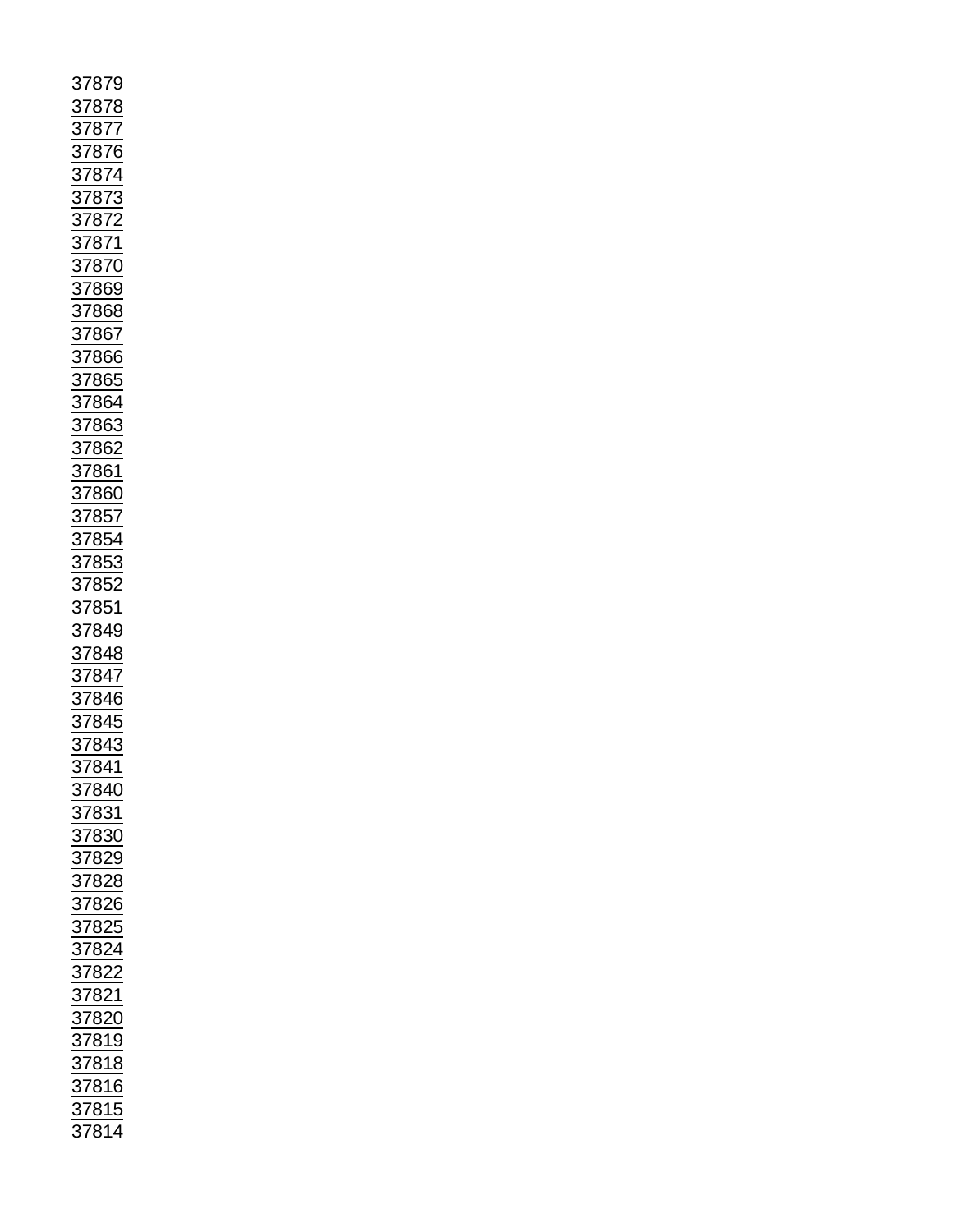| 37813<br>37819 37806 37806 37807 37813 37814 37810 37800 37800 37800 37800 37800 37800 37800 37800 37800 37800 37777 37777 37777 37777 37777 37777 37777 37777 37776 3776 55 4780 3780 3780 3780 37777 37777 37776 3776 3776 3775 |  |
|-----------------------------------------------------------------------------------------------------------------------------------------------------------------------------------------------------------------------------------|--|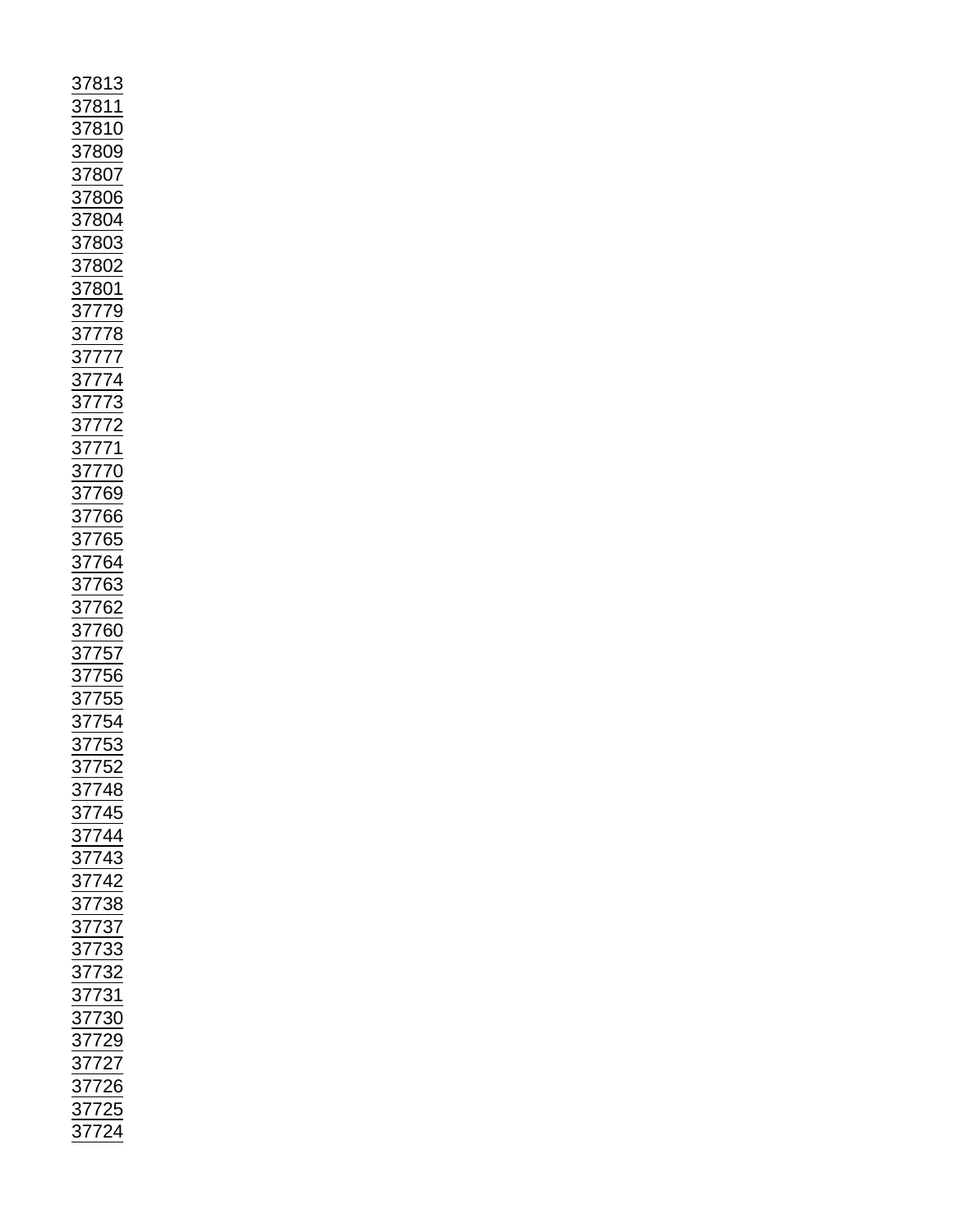|  |                                          | 37722<br>37721<br>37719<br>37715<br>37715<br>37714<br>377113<br>377110<br>377109<br>377008<br>377009<br>377009<br>377009<br>37699<br>37699<br>37688<br>37688<br>37688<br>37688<br>37688<br>37688 |
|--|------------------------------------------|--------------------------------------------------------------------------------------------------------------------------------------------------------------------------------------------------|
|  |                                          |                                                                                                                                                                                                  |
|  |                                          |                                                                                                                                                                                                  |
|  |                                          |                                                                                                                                                                                                  |
|  |                                          |                                                                                                                                                                                                  |
|  |                                          |                                                                                                                                                                                                  |
|  |                                          |                                                                                                                                                                                                  |
|  |                                          |                                                                                                                                                                                                  |
|  |                                          |                                                                                                                                                                                                  |
|  |                                          |                                                                                                                                                                                                  |
|  |                                          |                                                                                                                                                                                                  |
|  |                                          |                                                                                                                                                                                                  |
|  |                                          |                                                                                                                                                                                                  |
|  |                                          |                                                                                                                                                                                                  |
|  |                                          |                                                                                                                                                                                                  |
|  |                                          |                                                                                                                                                                                                  |
|  |                                          |                                                                                                                                                                                                  |
|  |                                          |                                                                                                                                                                                                  |
|  |                                          |                                                                                                                                                                                                  |
|  |                                          |                                                                                                                                                                                                  |
|  |                                          |                                                                                                                                                                                                  |
|  | 37664                                    |                                                                                                                                                                                                  |
|  |                                          |                                                                                                                                                                                                  |
|  | $\frac{1}{37663}$                        |                                                                                                                                                                                                  |
|  | 37662                                    |                                                                                                                                                                                                  |
|  |                                          |                                                                                                                                                                                                  |
|  | 37660                                    |                                                                                                                                                                                                  |
|  |                                          |                                                                                                                                                                                                  |
|  | 37659                                    |                                                                                                                                                                                                  |
|  | $\frac{1}{37658}$<br>$\frac{37657}{152}$ |                                                                                                                                                                                                  |
|  |                                          |                                                                                                                                                                                                  |
|  |                                          |                                                                                                                                                                                                  |
|  | $\frac{2}{37656}$                        |                                                                                                                                                                                                  |
|  |                                          |                                                                                                                                                                                                  |
|  | $\frac{37650}{7545}$                     |                                                                                                                                                                                                  |
|  | $\frac{37645}{37644}$                    |                                                                                                                                                                                                  |
|  |                                          |                                                                                                                                                                                                  |
|  |                                          |                                                                                                                                                                                                  |
|  | 37643                                    |                                                                                                                                                                                                  |
|  |                                          |                                                                                                                                                                                                  |
|  |                                          |                                                                                                                                                                                                  |
|  | <u>37642</u><br>37641<br>37641<br>37625  |                                                                                                                                                                                                  |
|  |                                          |                                                                                                                                                                                                  |
|  |                                          |                                                                                                                                                                                                  |
|  |                                          |                                                                                                                                                                                                  |
|  |                                          |                                                                                                                                                                                                  |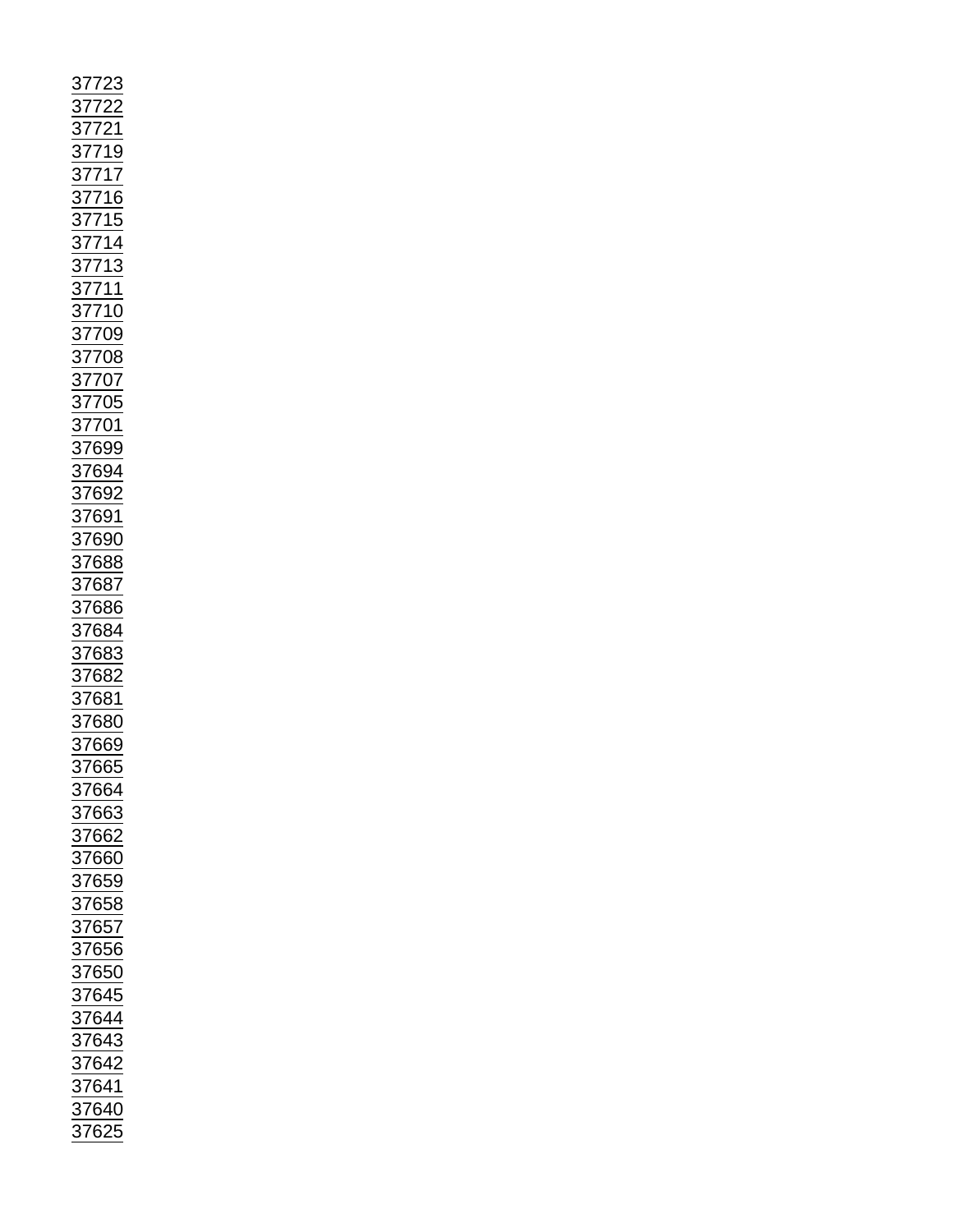| 37621                                                                                                                                                                                                      |
|------------------------------------------------------------------------------------------------------------------------------------------------------------------------------------------------------------|
|                                                                                                                                                                                                            |
|                                                                                                                                                                                                            |
|                                                                                                                                                                                                            |
|                                                                                                                                                                                                            |
|                                                                                                                                                                                                            |
|                                                                                                                                                                                                            |
|                                                                                                                                                                                                            |
|                                                                                                                                                                                                            |
|                                                                                                                                                                                                            |
|                                                                                                                                                                                                            |
|                                                                                                                                                                                                            |
|                                                                                                                                                                                                            |
| <u>37620<br/>37618 37614 37614 37616 37604</u><br>37615 37604 37604 37602 37602 37614 37422<br>37422 37422 37422 37422 37422 37422 37422 37415 37415 37415 37415 37416 37408 37408 37408 37408 37404 37402 |
|                                                                                                                                                                                                            |
|                                                                                                                                                                                                            |
|                                                                                                                                                                                                            |
|                                                                                                                                                                                                            |
|                                                                                                                                                                                                            |
|                                                                                                                                                                                                            |
|                                                                                                                                                                                                            |
|                                                                                                                                                                                                            |
|                                                                                                                                                                                                            |
|                                                                                                                                                                                                            |
|                                                                                                                                                                                                            |
|                                                                                                                                                                                                            |
|                                                                                                                                                                                                            |
|                                                                                                                                                                                                            |
|                                                                                                                                                                                                            |
|                                                                                                                                                                                                            |
|                                                                                                                                                                                                            |
|                                                                                                                                                                                                            |
|                                                                                                                                                                                                            |
|                                                                                                                                                                                                            |
|                                                                                                                                                                                                            |
|                                                                                                                                                                                                            |
|                                                                                                                                                                                                            |
|                                                                                                                                                                                                            |
| $\overline{\frac{37}{}}$<br>403                                                                                                                                                                            |
| 40 <sub>2</sub><br>$\frac{37}{2}$                                                                                                                                                                          |
| $\frac{1}{37401}$                                                                                                                                                                                          |
| 398                                                                                                                                                                                                        |
| $\frac{37}{2}$                                                                                                                                                                                             |
| $\frac{1}{37}$<br>$\frac{397}{2}$                                                                                                                                                                          |
| $\frac{396}{2}$                                                                                                                                                                                            |
| $\frac{1}{94}$<br>$\frac{37}{27}$                                                                                                                                                                          |
| $\frac{1}{91}$                                                                                                                                                                                             |
|                                                                                                                                                                                                            |
| $\frac{37}{37}$<br>389                                                                                                                                                                                     |
| 888                                                                                                                                                                                                        |
| 387<br>385                                                                                                                                                                                                 |
|                                                                                                                                                                                                            |
| $\frac{1}{37}$<br>$\frac{37}{37}$                                                                                                                                                                          |
| $\frac{884}{5}$                                                                                                                                                                                            |
| $\frac{1}{883}$                                                                                                                                                                                            |
| $\frac{882}{5}$                                                                                                                                                                                            |
| $\frac{2}{381}$                                                                                                                                                                                            |
| $\frac{1}{2}$                                                                                                                                                                                              |
| 37<br>380                                                                                                                                                                                                  |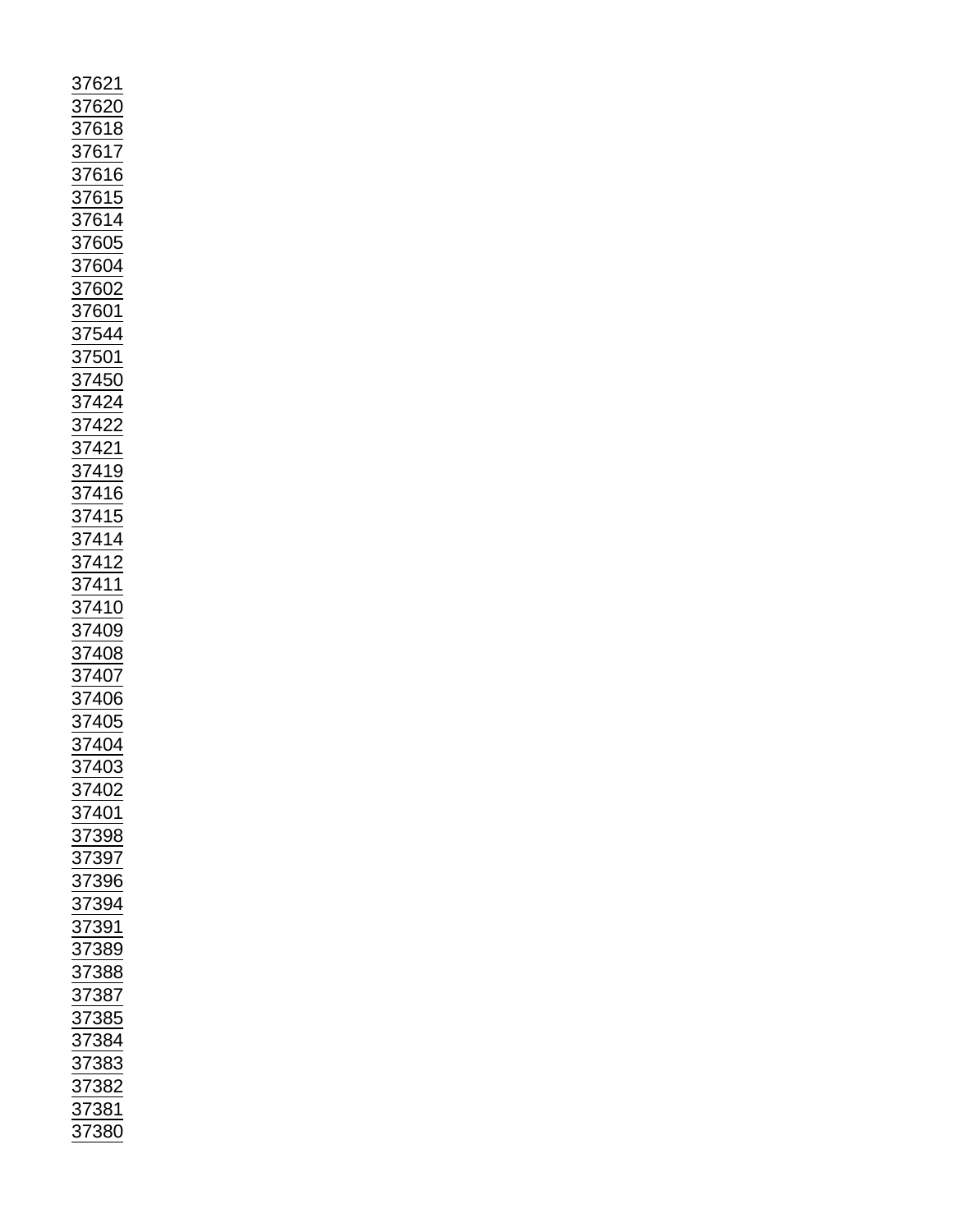| 379 877 66 376 976 976 976 977 68 976 978 978 978 977 68 976 977 68 98 976 976 977 68 98 976 977 68 976 977 68 976 977 68 976 977 68 977 68 977 68 977 68 977 68 977 68 977 68 977 68 977 68 977 68 977 68 977 68 977 68 977 6 |
|--------------------------------------------------------------------------------------------------------------------------------------------------------------------------------------------------------------------------------|
|                                                                                                                                                                                                                                |
|                                                                                                                                                                                                                                |
|                                                                                                                                                                                                                                |
|                                                                                                                                                                                                                                |
|                                                                                                                                                                                                                                |
|                                                                                                                                                                                                                                |
|                                                                                                                                                                                                                                |
|                                                                                                                                                                                                                                |
|                                                                                                                                                                                                                                |
|                                                                                                                                                                                                                                |
|                                                                                                                                                                                                                                |
|                                                                                                                                                                                                                                |
|                                                                                                                                                                                                                                |
|                                                                                                                                                                                                                                |
|                                                                                                                                                                                                                                |
|                                                                                                                                                                                                                                |
|                                                                                                                                                                                                                                |
|                                                                                                                                                                                                                                |
|                                                                                                                                                                                                                                |
|                                                                                                                                                                                                                                |
|                                                                                                                                                                                                                                |
|                                                                                                                                                                                                                                |
|                                                                                                                                                                                                                                |
|                                                                                                                                                                                                                                |
|                                                                                                                                                                                                                                |
|                                                                                                                                                                                                                                |
|                                                                                                                                                                                                                                |
| 37345<br>37343<br>37342<br>37344<br>37344<br>37338<br>37338<br>37338<br>37333<br>37333<br>37333<br>37333<br>37333<br>37333<br>37333                                                                                            |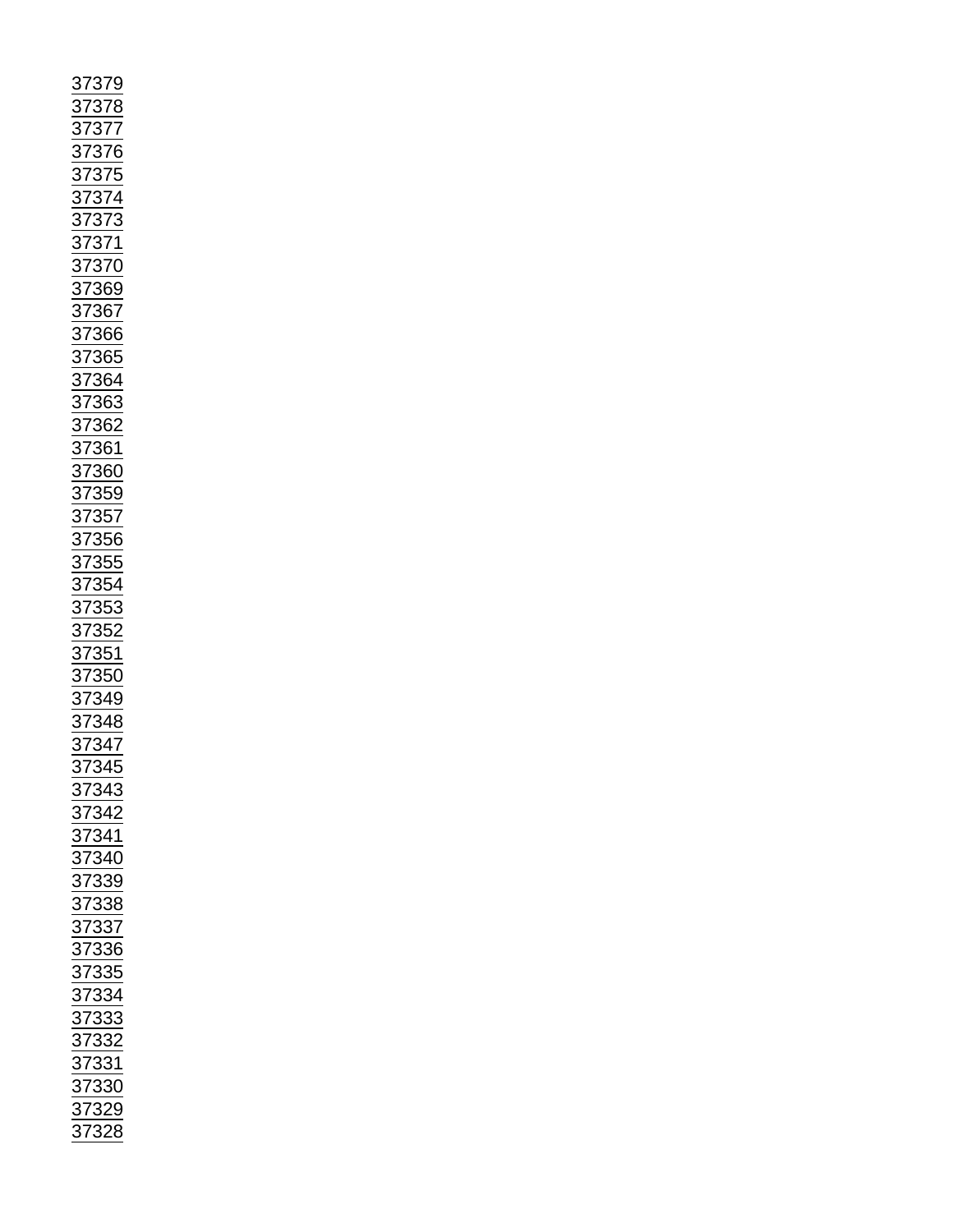| 37327<br>37325<br>37325<br>373221<br>373221<br>373221<br>373221<br>373221<br>373221<br>373110<br>373111<br>373111<br>373110<br>373006<br>373006<br>373006<br>373006<br>373000<br>373000<br>373000<br>373000<br>373000<br>373000<br>373000<br>373000<br>373000<br>3730244<br>372244<br>372244<br>372244<br>372244<br>372244<br> |  |  |  |
|--------------------------------------------------------------------------------------------------------------------------------------------------------------------------------------------------------------------------------------------------------------------------------------------------------------------------------|--|--|--|
|                                                                                                                                                                                                                                                                                                                                |  |  |  |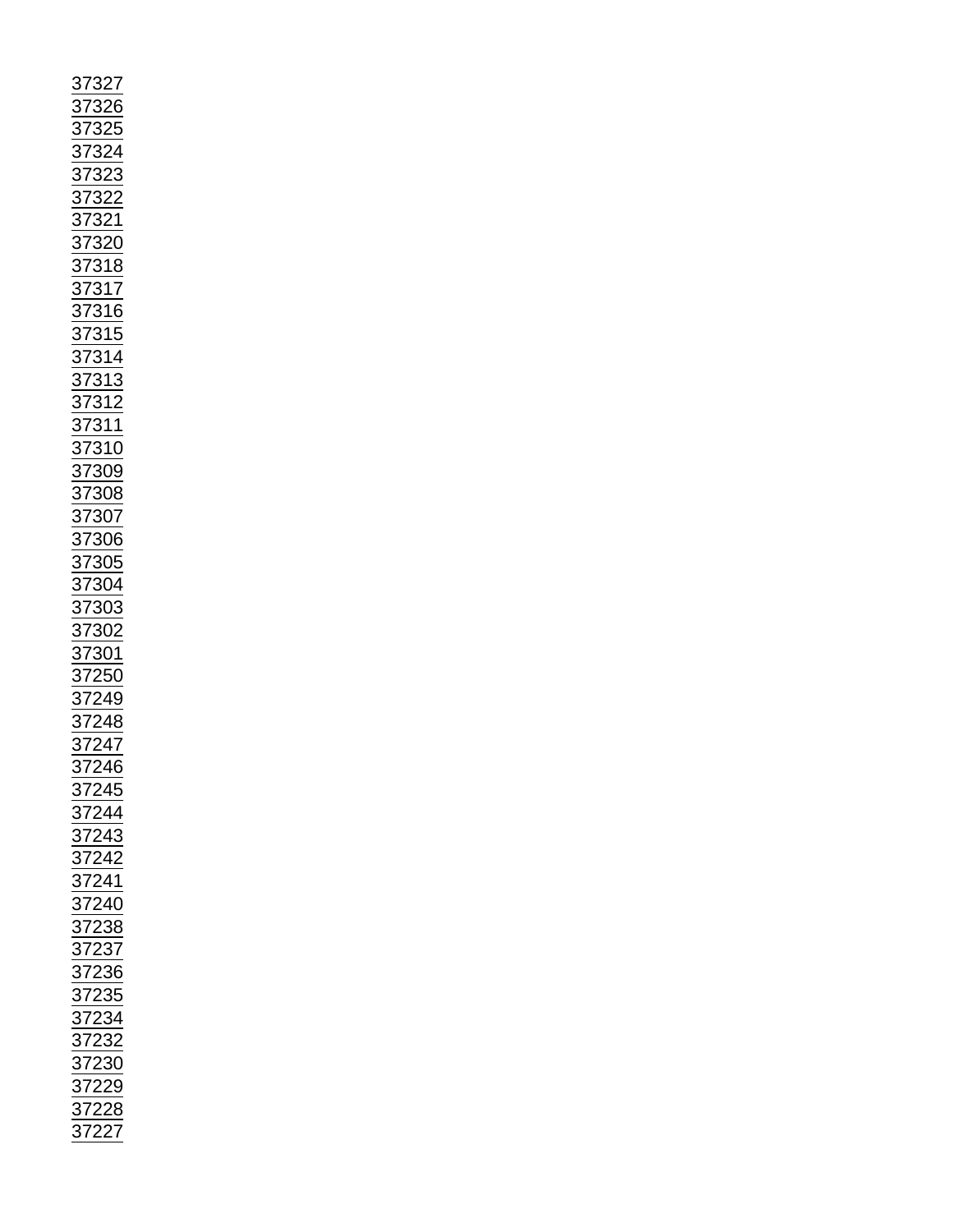|                                                                                                                                                                                    |                                    |  | 4             |  |
|------------------------------------------------------------------------------------------------------------------------------------------------------------------------------------|------------------------------------|--|---------------|--|
|                                                                                                                                                                                    | $\frac{37}{7}$                     |  |               |  |
|                                                                                                                                                                                    |                                    |  | $\frac{2}{1}$ |  |
|                                                                                                                                                                                    |                                    |  |               |  |
|                                                                                                                                                                                    |                                    |  |               |  |
|                                                                                                                                                                                    | $\frac{37}{27}$<br>$\frac{37}{27}$ |  |               |  |
|                                                                                                                                                                                    |                                    |  |               |  |
|                                                                                                                                                                                    |                                    |  |               |  |
|                                                                                                                                                                                    |                                    |  |               |  |
|                                                                                                                                                                                    |                                    |  |               |  |
|                                                                                                                                                                                    |                                    |  |               |  |
|                                                                                                                                                                                    |                                    |  |               |  |
|                                                                                                                                                                                    |                                    |  |               |  |
|                                                                                                                                                                                    |                                    |  |               |  |
|                                                                                                                                                                                    |                                    |  |               |  |
|                                                                                                                                                                                    |                                    |  |               |  |
|                                                                                                                                                                                    |                                    |  |               |  |
|                                                                                                                                                                                    |                                    |  |               |  |
|                                                                                                                                                                                    |                                    |  |               |  |
|                                                                                                                                                                                    |                                    |  |               |  |
|                                                                                                                                                                                    |                                    |  |               |  |
|                                                                                                                                                                                    |                                    |  |               |  |
|                                                                                                                                                                                    |                                    |  |               |  |
|                                                                                                                                                                                    |                                    |  |               |  |
|                                                                                                                                                                                    |                                    |  |               |  |
|                                                                                                                                                                                    |                                    |  |               |  |
|                                                                                                                                                                                    |                                    |  |               |  |
|                                                                                                                                                                                    |                                    |  |               |  |
|                                                                                                                                                                                    |                                    |  |               |  |
|                                                                                                                                                                                    |                                    |  |               |  |
|                                                                                                                                                                                    |                                    |  |               |  |
|                                                                                                                                                                                    |                                    |  |               |  |
|                                                                                                                                                                                    |                                    |  |               |  |
|                                                                                                                                                                                    |                                    |  |               |  |
|                                                                                                                                                                                    |                                    |  |               |  |
|                                                                                                                                                                                    |                                    |  |               |  |
|                                                                                                                                                                                    |                                    |  |               |  |
|                                                                                                                                                                                    |                                    |  |               |  |
|                                                                                                                                                                                    |                                    |  |               |  |
|                                                                                                                                                                                    |                                    |  |               |  |
|                                                                                                                                                                                    |                                    |  |               |  |
|                                                                                                                                                                                    |                                    |  |               |  |
|                                                                                                                                                                                    |                                    |  |               |  |
|                                                                                                                                                                                    |                                    |  |               |  |
|                                                                                                                                                                                    |                                    |  |               |  |
|                                                                                                                                                                                    |                                    |  |               |  |
|                                                                                                                                                                                    |                                    |  |               |  |
|                                                                                                                                                                                    |                                    |  |               |  |
|                                                                                                                                                                                    |                                    |  |               |  |
| 012218<br>372218<br>37218<br>37217 37214<br>37213<br>37213<br>37212 37208<br>37200 37200 37200 37200 37200 37200 37200 37200 37200 37200 37200 37200 37200 37180 37180 37180 37188 |                                    |  | 184           |  |
|                                                                                                                                                                                    | $\frac{37}{2}$                     |  |               |  |
|                                                                                                                                                                                    |                                    |  |               |  |
|                                                                                                                                                                                    |                                    |  |               |  |
|                                                                                                                                                                                    |                                    |  |               |  |
|                                                                                                                                                                                    |                                    |  |               |  |
|                                                                                                                                                                                    |                                    |  |               |  |
|                                                                                                                                                                                    |                                    |  |               |  |
|                                                                                                                                                                                    |                                    |  |               |  |
|                                                                                                                                                                                    |                                    |  |               |  |
|                                                                                                                                                                                    |                                    |  |               |  |
|                                                                                                                                                                                    |                                    |  |               |  |
|                                                                                                                                                                                    |                                    |  |               |  |
|                                                                                                                                                                                    |                                    |  |               |  |
|                                                                                                                                                                                    |                                    |  |               |  |
|                                                                                                                                                                                    |                                    |  |               |  |
|                                                                                                                                                                                    |                                    |  |               |  |
|                                                                                                                                                                                    |                                    |  |               |  |
|                                                                                                                                                                                    |                                    |  |               |  |
|                                                                                                                                                                                    |                                    |  |               |  |
|                                                                                                                                                                                    |                                    |  |               |  |
|                                                                                                                                                                                    |                                    |  |               |  |
|                                                                                                                                                                                    |                                    |  |               |  |
|                                                                                                                                                                                    |                                    |  |               |  |
| 37183<br>37183<br>37180<br>37179<br>37178<br>37175<br>37172<br>37172<br>37162<br>37162<br>37162<br>37162<br>37162                                                                  |                                    |  |               |  |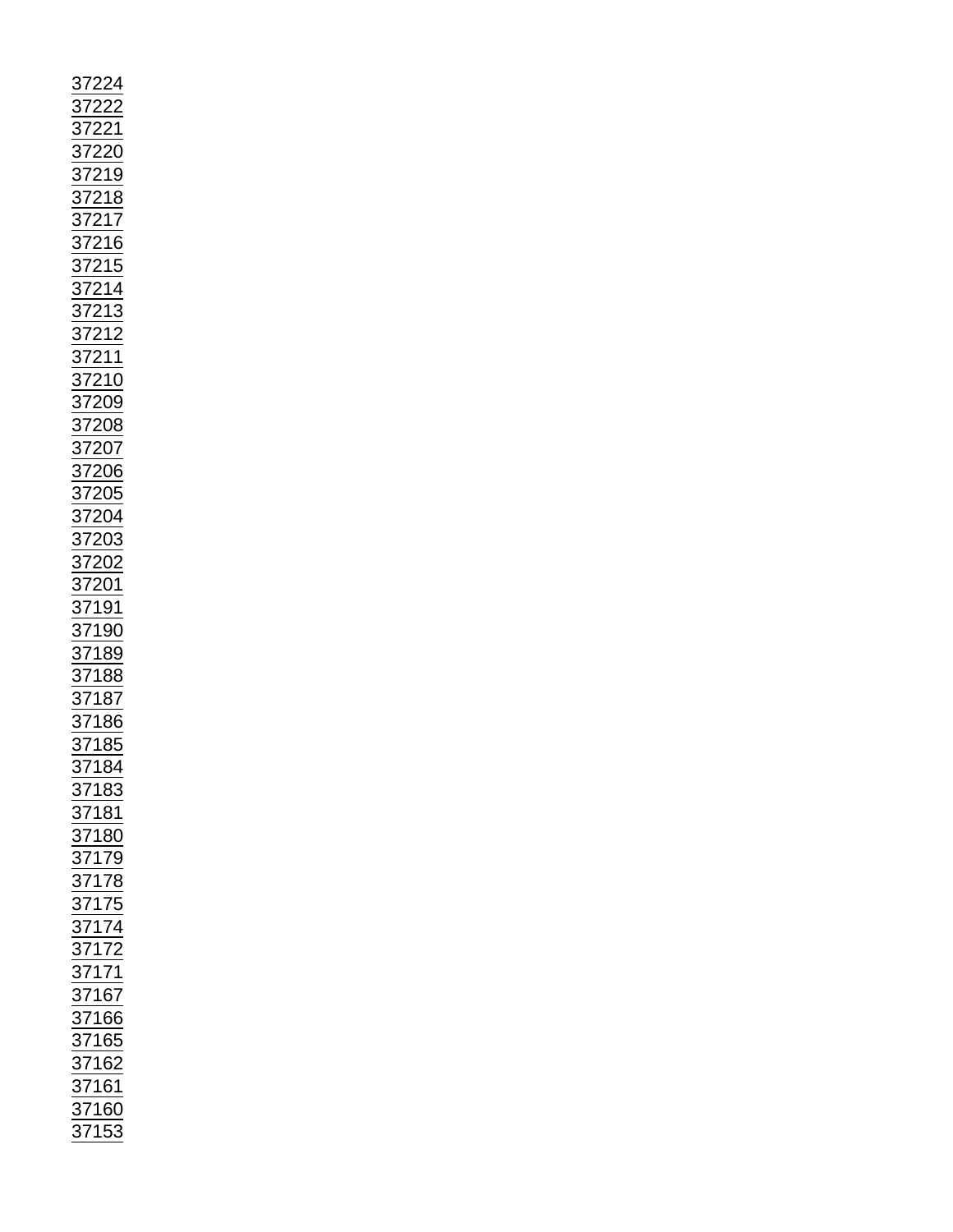| 37152<br>37150<br>37150<br>37150<br>371446<br>371445<br>371442<br>371442<br>371442<br>37136<br>37136<br>37133<br>37133<br>37132<br>37122<br>37122<br>37122<br>37122<br>37122<br>37132<br>37132<br>37132<br>37132<br>37132<br>37132<br>37132<br>37132<br>37122 |                   |
|---------------------------------------------------------------------------------------------------------------------------------------------------------------------------------------------------------------------------------------------------------------|-------------------|
|                                                                                                                                                                                                                                                               | $\frac{37110}{ }$ |
|                                                                                                                                                                                                                                                               |                   |
| 37101                                                                                                                                                                                                                                                         |                   |
| 37098                                                                                                                                                                                                                                                         |                   |
|                                                                                                                                                                                                                                                               |                   |
|                                                                                                                                                                                                                                                               | 37097             |
|                                                                                                                                                                                                                                                               |                   |
|                                                                                                                                                                                                                                                               | 37096             |
|                                                                                                                                                                                                                                                               |                   |
| 37095                                                                                                                                                                                                                                                         |                   |
|                                                                                                                                                                                                                                                               |                   |
| 37091                                                                                                                                                                                                                                                         |                   |
|                                                                                                                                                                                                                                                               |                   |
| 37090                                                                                                                                                                                                                                                         |                   |
|                                                                                                                                                                                                                                                               |                   |
| 37089                                                                                                                                                                                                                                                         |                   |
|                                                                                                                                                                                                                                                               |                   |
| 37088                                                                                                                                                                                                                                                         |                   |
| <u>37087</u>                                                                                                                                                                                                                                                  |                   |
|                                                                                                                                                                                                                                                               |                   |
| 37086                                                                                                                                                                                                                                                         |                   |
|                                                                                                                                                                                                                                                               |                   |
| 37085                                                                                                                                                                                                                                                         |                   |
|                                                                                                                                                                                                                                                               |                   |
|                                                                                                                                                                                                                                                               |                   |
|                                                                                                                                                                                                                                                               |                   |
| 37083<br>37082<br>37080                                                                                                                                                                                                                                       |                   |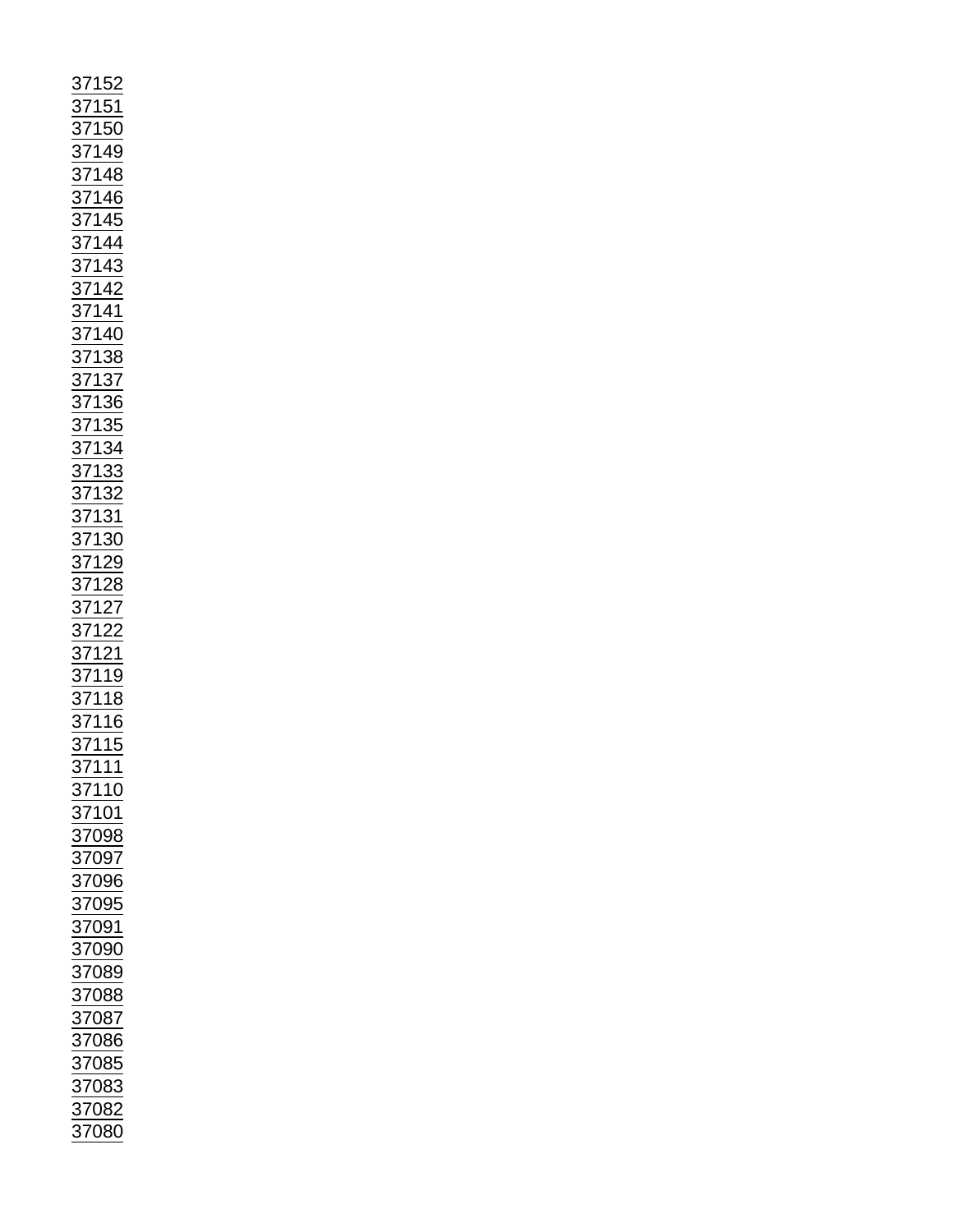| 07<br>9<br>$\overline{7}$                                                                                         |
|-------------------------------------------------------------------------------------------------------------------|
|                                                                                                                   |
| $\frac{3707}{2}$                                                                                                  |
|                                                                                                                   |
| 37077<br>37076<br>37075<br>37074                                                                                  |
|                                                                                                                   |
|                                                                                                                   |
|                                                                                                                   |
|                                                                                                                   |
|                                                                                                                   |
|                                                                                                                   |
|                                                                                                                   |
|                                                                                                                   |
|                                                                                                                   |
|                                                                                                                   |
|                                                                                                                   |
|                                                                                                                   |
| 37074<br>37073<br>37072<br>37071<br>37070<br>37069                                                                |
|                                                                                                                   |
|                                                                                                                   |
|                                                                                                                   |
|                                                                                                                   |
|                                                                                                                   |
|                                                                                                                   |
|                                                                                                                   |
|                                                                                                                   |
|                                                                                                                   |
|                                                                                                                   |
|                                                                                                                   |
|                                                                                                                   |
|                                                                                                                   |
|                                                                                                                   |
|                                                                                                                   |
|                                                                                                                   |
| 37068<br>37066<br>37066<br>37064<br>37063<br>37062<br>37060<br>37060<br>37059<br>37058<br>37058<br>37058<br>37058 |
|                                                                                                                   |
|                                                                                                                   |
|                                                                                                                   |
|                                                                                                                   |
| $\frac{1}{37055}$                                                                                                 |
|                                                                                                                   |
|                                                                                                                   |
| $\frac{37052}{37051}$ $\frac{37051}{37050}$                                                                       |
|                                                                                                                   |
|                                                                                                                   |
| 37049<br>37048<br>$\underline{049}$                                                                               |
|                                                                                                                   |
|                                                                                                                   |
| $\frac{1}{37047}$                                                                                                 |
|                                                                                                                   |
| 37046                                                                                                             |
|                                                                                                                   |
| 37044                                                                                                             |
| $\frac{1}{37043}$                                                                                                 |
|                                                                                                                   |
| $\frac{1}{37042}$                                                                                                 |
| 37041                                                                                                             |
|                                                                                                                   |
| 37040                                                                                                             |
| $\frac{1}{37037}$<br>$\frac{37036}{5}$                                                                            |
|                                                                                                                   |
|                                                                                                                   |
|                                                                                                                   |
| 37035                                                                                                             |
|                                                                                                                   |
|                                                                                                                   |
| $\frac{1}{37034}$                                                                                                 |
|                                                                                                                   |
|                                                                                                                   |
| $\frac{2}{37033}$<br>37032                                                                                        |
|                                                                                                                   |
| $\frac{1}{37031}$                                                                                                 |
| 37030                                                                                                             |
|                                                                                                                   |
| 37029<br>37028                                                                                                    |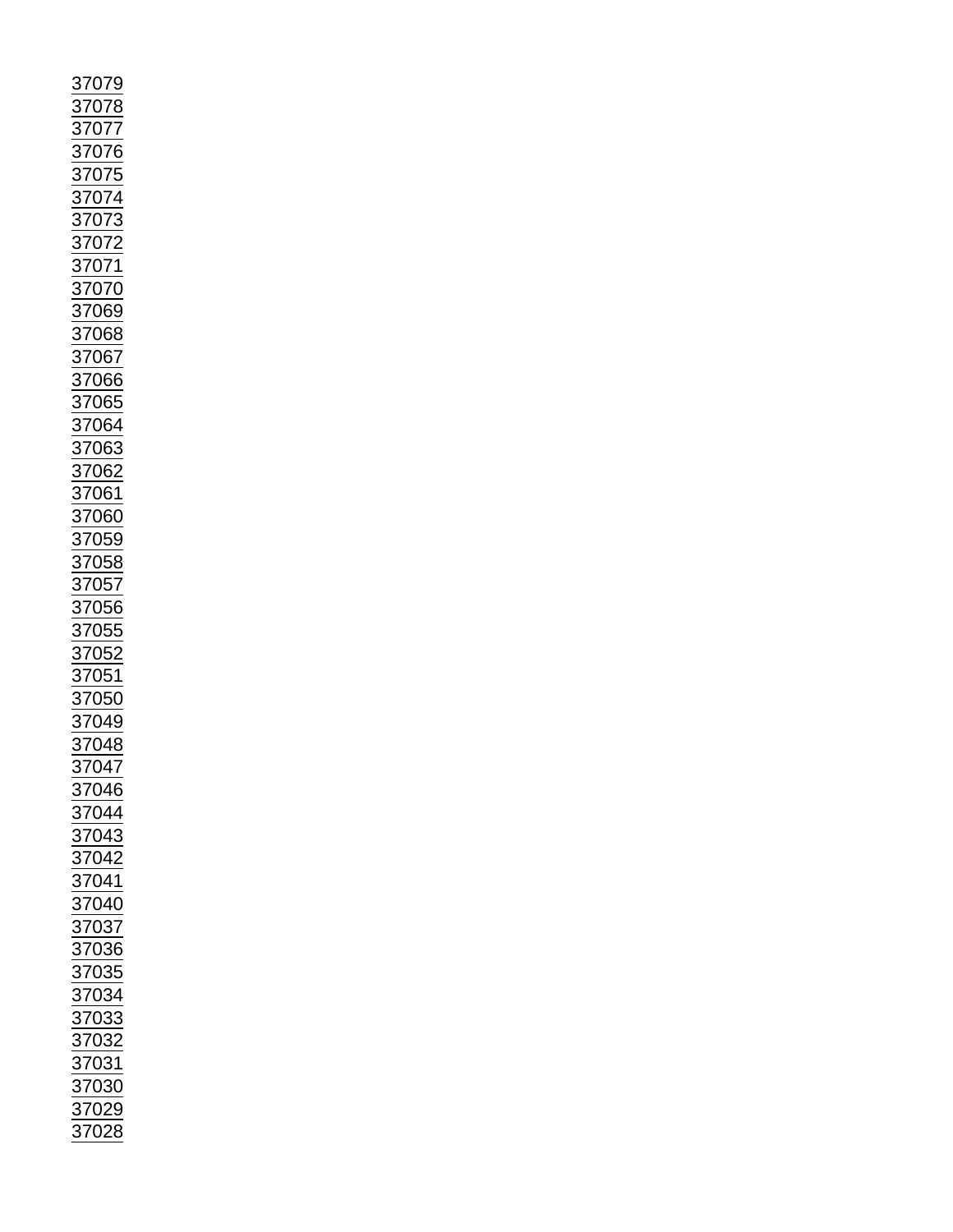| 37027          |
|----------------|
| 37026          |
| 37025          |
| 37024          |
| 37023          |
| 37022          |
| 37020          |
| 37019          |
| 37018          |
| 37016          |
| 37015          |
| 37014          |
| 37013          |
| 37012          |
| 37011          |
| 37010          |
| QR Code vCard: |
|                |

Contact Address: 311 Plus Park Blvd Suite 135 Nashville, TN 37217 Contact Phone: 615-750-1200 1-866-721-7828

Website URL: <http://www.trla.org/office/nashville-smls>

Contact Fax: 615-366-3349 Tags: [Service Office; Organization](https://www.tals.org/taxonomy/term/1207) [Wilson County](https://www.tals.org/taxonomy/term/158) [Williamson County](https://www.tals.org/taxonomy/term/157)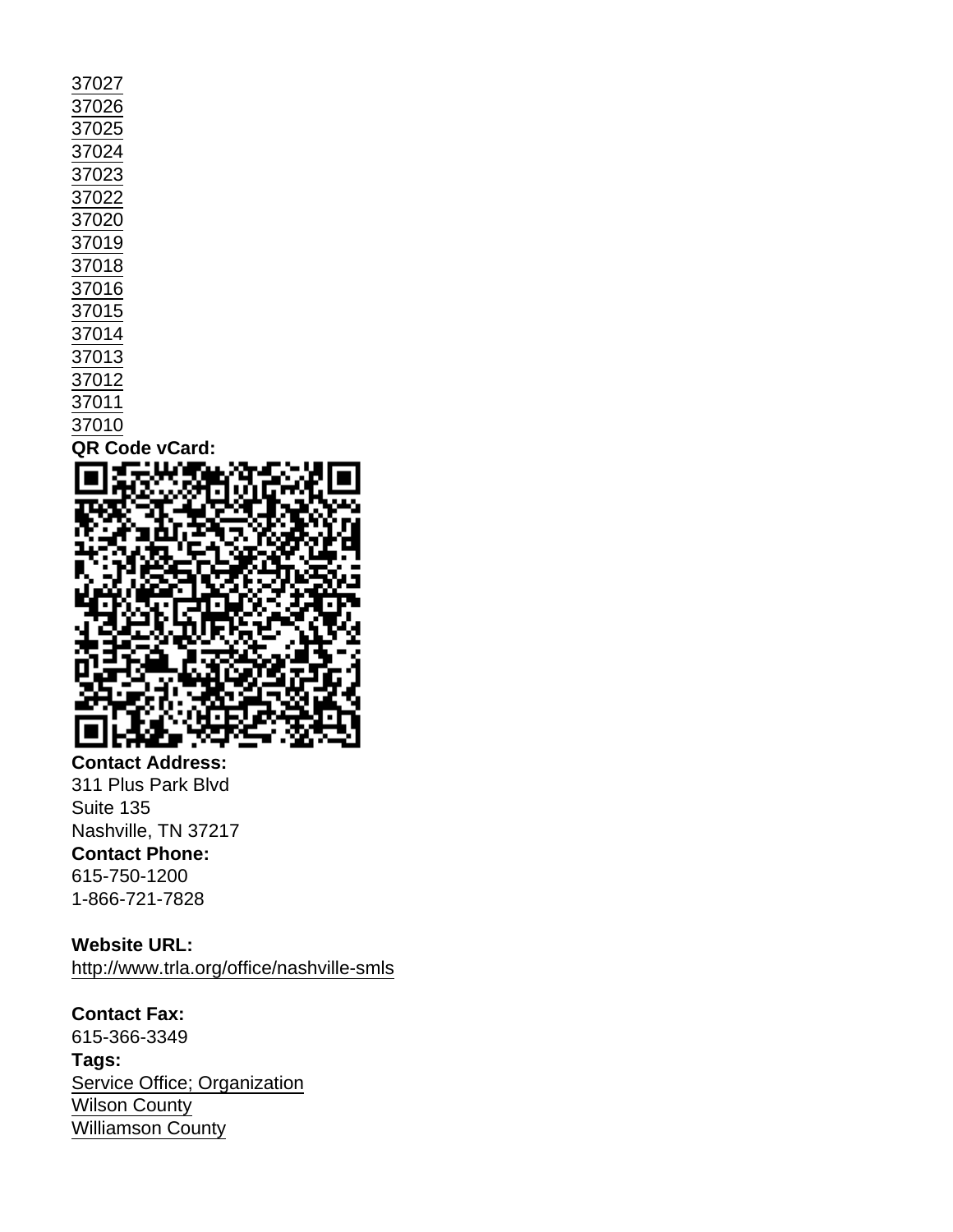[White County](https://www.tals.org/taxonomy/term/156) [Weakley County](https://www.tals.org/taxonomy/term/155) [Wayne County](https://www.tals.org/taxonomy/term/154) [Washington County](https://www.tals.org/taxonomy/term/153) [Warren County](https://www.tals.org/taxonomy/term/152) [Van Buren County](https://www.tals.org/taxonomy/term/151) [Union County](https://www.tals.org/taxonomy/term/150) [Unicoi County](https://www.tals.org/taxonomy/term/149) [Trousdale County](https://www.tals.org/taxonomy/term/148) [Tipton County](https://www.tals.org/taxonomy/term/147) [Sumner County](https://www.tals.org/taxonomy/term/146) [Sullivan County](https://www.tals.org/taxonomy/term/145) [Stewart County](https://www.tals.org/taxonomy/term/144) [Smith County](https://www.tals.org/taxonomy/term/143) [Shelby County](https://www.tals.org/taxonomy/term/142) [Sevier County](https://www.tals.org/taxonomy/term/141) [Sequatchie County](https://www.tals.org/taxonomy/term/140) [Scott County](https://www.tals.org/taxonomy/term/139) [Rutherford County](https://www.tals.org/taxonomy/term/138) [Robertson County](https://www.tals.org/taxonomy/term/137) [Roane County](https://www.tals.org/taxonomy/term/136) [Rhea County](https://www.tals.org/taxonomy/term/135) [Putnam County](https://www.tals.org/taxonomy/term/134) [Polk County](https://www.tals.org/taxonomy/term/133) [Pickett County](https://www.tals.org/taxonomy/term/132) [Perry County](https://www.tals.org/taxonomy/term/131) [Overton County](https://www.tals.org/taxonomy/term/130) [Obion County](https://www.tals.org/taxonomy/term/129) [Morgan County](https://www.tals.org/taxonomy/term/128) [Moore County](https://www.tals.org/taxonomy/term/127) [Montgomery County](https://www.tals.org/taxonomy/term/126) [Monroe County](https://www.tals.org/taxonomy/term/125) [Meigs County](https://www.tals.org/taxonomy/term/124) [McNairy County](https://www.tals.org/taxonomy/term/123) [McMinn County](https://www.tals.org/taxonomy/term/122) [Maury County](https://www.tals.org/taxonomy/term/121) [Marshall County](https://www.tals.org/taxonomy/term/120) [Marion County](https://www.tals.org/taxonomy/term/119) [Madison County](https://www.tals.org/taxonomy/term/118) [Macon County](https://www.tals.org/taxonomy/term/117) [Loudon County](https://www.tals.org/taxonomy/term/116) [Lincoln County](https://www.tals.org/taxonomy/term/115) [Lewis County](https://www.tals.org/taxonomy/term/114) [Lawrence County](https://www.tals.org/taxonomy/term/113) [Lauderdale County](https://www.tals.org/taxonomy/term/112) [Lake County](https://www.tals.org/taxonomy/term/111) [Knox County](https://www.tals.org/taxonomy/term/110)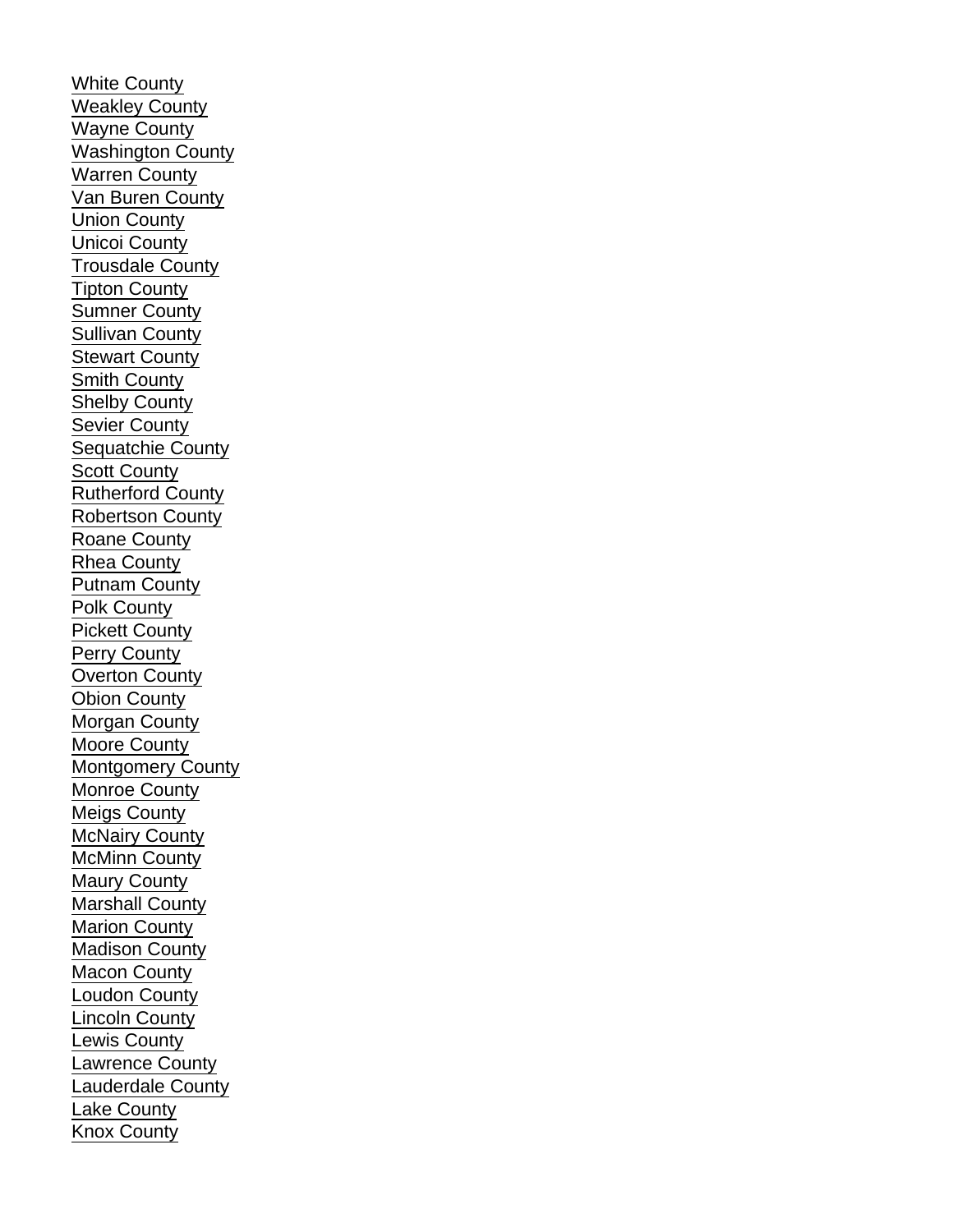[Johnson County](https://www.tals.org/taxonomy/term/109) [Jefferson County](https://www.tals.org/taxonomy/term/108) [Jackson County](https://www.tals.org/taxonomy/term/107) [Humphreys County](https://www.tals.org/taxonomy/term/106) [Houston County](https://www.tals.org/taxonomy/term/105) [Hickman County](https://www.tals.org/taxonomy/term/104) [Henry County](https://www.tals.org/taxonomy/term/103) [Henderson County](https://www.tals.org/taxonomy/term/102) [Haywood County](https://www.tals.org/taxonomy/term/101) [Hawkins County](https://www.tals.org/taxonomy/term/100) [Hardin County](https://www.tals.org/taxonomy/term/99) [Hardeman County](https://www.tals.org/taxonomy/term/98) [Hancock County](https://www.tals.org/taxonomy/term/97) [Hamilton County](https://www.tals.org/taxonomy/term/96) [Hamblen County](https://www.tals.org/taxonomy/term/95) [Grundy County](https://www.tals.org/taxonomy/term/94) [Greene County](https://www.tals.org/taxonomy/term/93) [Grainger County](https://www.tals.org/taxonomy/term/92) [Giles County](https://www.tals.org/taxonomy/term/91) [Gibson County](https://www.tals.org/taxonomy/term/90) [Franklin County](https://www.tals.org/taxonomy/term/89) [Fentress County](https://www.tals.org/taxonomy/term/88) [Fayette County](https://www.tals.org/taxonomy/term/87) [Dyer County](https://www.tals.org/taxonomy/term/86) [Dickson County](https://www.tals.org/taxonomy/term/85) [DeKalb County](https://www.tals.org/taxonomy/term/84) [Decatur County](https://www.tals.org/taxonomy/term/83) [Davidson County](https://www.tals.org/taxonomy/term/82) [Cumberland County](https://www.tals.org/taxonomy/term/81) [Crockett County](https://www.tals.org/taxonomy/term/80) [Coffee County](https://www.tals.org/taxonomy/term/79) [Cocke County](https://www.tals.org/taxonomy/term/78) [Clay County](https://www.tals.org/taxonomy/term/77) [Claiborne County](https://www.tals.org/taxonomy/term/76) [Chester County](https://www.tals.org/taxonomy/term/75) [Cheatham County](https://www.tals.org/taxonomy/term/74) [Carter County](https://www.tals.org/taxonomy/term/73) [Carroll County](https://www.tals.org/taxonomy/term/72) [Cannon County](https://www.tals.org/taxonomy/term/71) [Campbell County](https://www.tals.org/taxonomy/term/70) [Bradley County](https://www.tals.org/taxonomy/term/69) [Blount County](https://www.tals.org/taxonomy/term/68) [Bledsoe County](https://www.tals.org/taxonomy/term/67) [Benton County](https://www.tals.org/taxonomy/term/66) [Bedford County](https://www.tals.org/taxonomy/term/65) [Anderson County](https://www.tals.org/taxonomy/term/64)